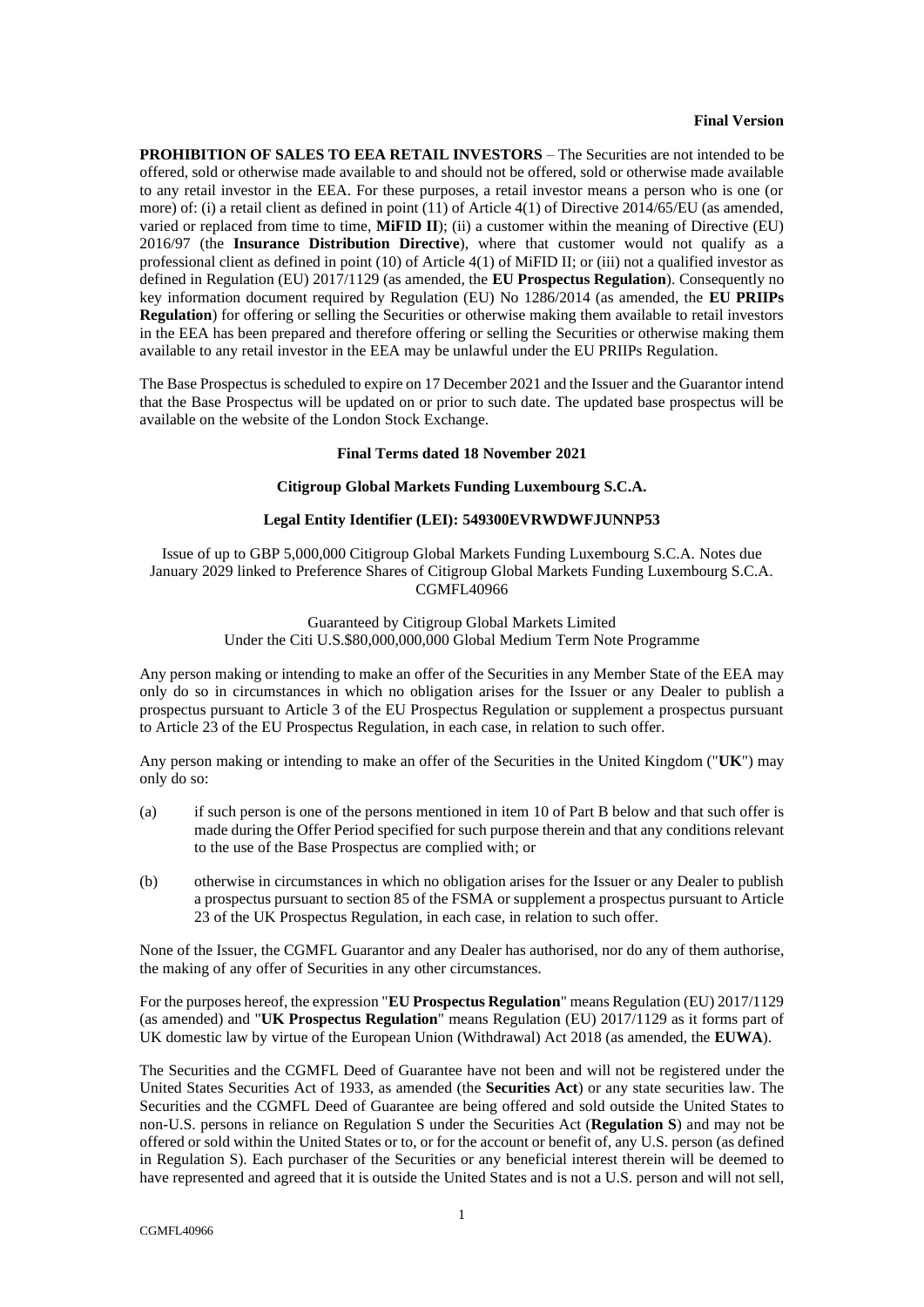pledge or otherwise transfer the Securities or any beneficial interest therein at any time within the United States or to, or for the account or benefit of, a U.S. person, other than the Issuer or any affiliate thereof. The Securities and the CGMFL Deed of Guarantee do not constitute, and have not been marketed as, contracts of sale of a commodity for future delivery (or options thereon) subject to the United States Commodity Exchange Act, as amended, and trading in the Securities has not been approved by the United States Commodity Futures Trading Commission under the United States Commodity Exchange Act, as amended. For a description of certain restrictions on offers and sales of Securities, see "*General Information relating to the Programme and the Securities - Subscription and Sale and Transfer and Selling Restrictions*" in the Base Prospectus.

The Securities may not be offered or sold to, or acquired by, any person that is, or whose purchase and holding of the Securities is made on behalf of or with "plan assets" of, an employee benefit plan subject to Title I of the U.S. Employee Retirement Income Security Act of 1974, as amended (**ERISA**), a plan, individual retirement account or other arrangement subject to Section 4975 of the U.S. Internal Revenue Code of 1986, as amended (the **Code**) or an employee benefit plan or other plan or arrangement subject to any laws, rules or regulations substantially similar to Title I of ERISA or Section 4975 of the Code.

## <span id="page-1-0"></span>**PART A – CONTRACTUAL TERMS**

The Securities are English Law Securities. A Summary of the Securities is annexed to these Final Terms.

Terms used herein shall be deemed to be defined as such for the purposes of the Conditions set forth under the section entitled "*General Conditions of the Securities*", the Valuation and Settlement Schedule and the Underlying Schedule applicable to the Underlying in the Base Prospectus and the Supplements, which together constitute a base prospectus for the purposes of the EU Prospectus Regulation and the UK Prospectus Regulation.

This document constitutes the Final Terms of the Securities described herein for the purposes of Article 8(4) of the EU Prospectus Regulation and the UK Prospectus Regulation. This Final Terms must be read in conjunction with the Base Prospectus as so supplemented. Full information on the Issuer, the CGMFL Guarantor and the offer of the Securities is only available on the basis of the combination of this Final Terms and the Base Prospectus as so supplemented up to, and including, the later of the close of the offer period and the date of listing of the Securities.

The Base Prospectus and the Supplements are available for viewing at the offices of the Paying Agents and on the website of Euronext Dublin (www.ise.ie). In addition, this Final Terms is available on the website of the Issuer and/or the Dealer [\(https://citibankinternational.co.uk/EN/Home\)](https://citibankinternational.co.uk/EN/Home).

For the purposes hereof, **Base Prospectus** means the CGMFL Underlying Linked Notes Base Prospectus relating to the Programme dated 18 December 2020, as supplemented by a Supplement (No.1) dated 16 February 2021 (**Supplement No. 1**), a Supplement (No.2) dated 16 March 2021 (**Supplement No. 2**), a Supplement (No.3) dated 27 April 2021 (**Supplement No. 3**), a Supplement (No.4) dated 20 May 2021 (**Supplement No. 4)**, a Supplement (No.5) dated 6 August 2021 (**Supplement No. 5**), a Supplement (No.6) dated 27 August 2021 (**Supplement No. 6**), a Supplement (No.7) dated 23 September 2021 (**Supplement No. 7**), a Supplement (No.8) dated 15 October 2021 (**Supplement No. 8**) and a Supplement (No.9) dated 2 November 2021 (**Supplement No. 9** and, together with Supplement No. 1, Supplement No. 2, Supplement No. 3, Supplement No. 4, Supplement No. 5, Supplement No. 6, Supplement No. 7 and Supplement No. 8, the **Supplements**).

| 1. | (i)   | Issuer:           | Citigroup Global Markets Funding Luxembourg<br>S.C.A. |
|----|-------|-------------------|-------------------------------------------------------|
|    | (ii)  | Guarantor:        | Citigroup Global Markets Limited                      |
| 2. | (i)   | Type of Security: | <b>Notes</b>                                          |
|    | (ii)  | Series Number:    | CGMFL40966                                            |
|    | (iii) | Tranche Number:   |                                                       |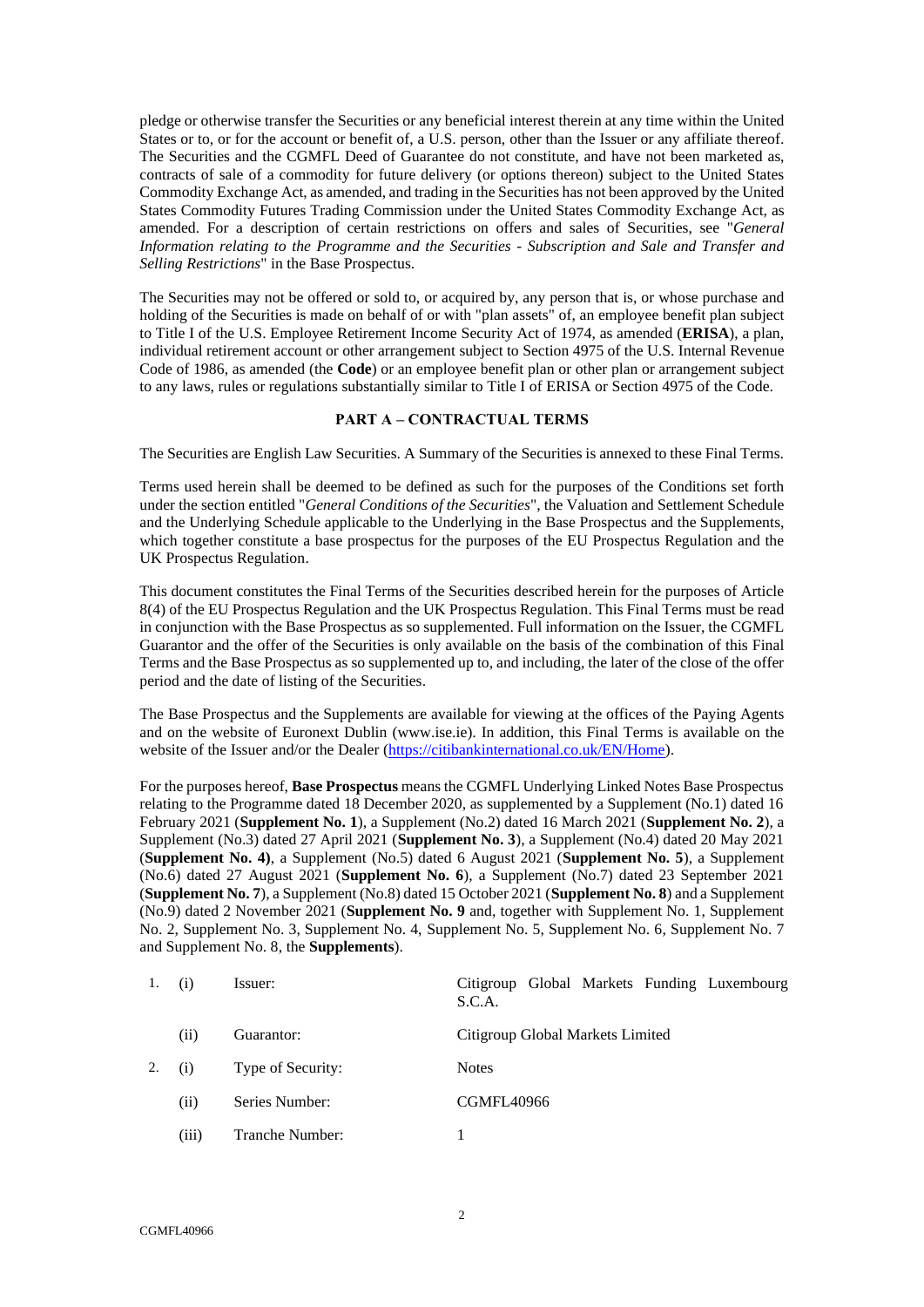|     | (iv)                  | Date on which the Securities will<br>be consolidated and form a<br>single Series: | Not Applicable                                                                                                                                                                                                                                              |
|-----|-----------------------|-----------------------------------------------------------------------------------|-------------------------------------------------------------------------------------------------------------------------------------------------------------------------------------------------------------------------------------------------------------|
| 3.  |                       | Specified Currency or currencies:                                                 | <b>GBP</b>                                                                                                                                                                                                                                                  |
| 4.  |                       | Aggregate Principal Amount:                                                       |                                                                                                                                                                                                                                                             |
|     | (i)                   | Series:                                                                           | Up to GBP 5,000,000                                                                                                                                                                                                                                         |
|     | (ii)                  | Tranche:                                                                          | Up to GBP 5,000,000                                                                                                                                                                                                                                         |
| 5.  | <b>Issue Price:</b>   |                                                                                   | 100 per cent. of the Aggregate Principal Amount                                                                                                                                                                                                             |
| 6.  | (i)                   | <b>Specified Denominations:</b>                                                   | GBP 1,000 and integral multiples of GBP 1.00                                                                                                                                                                                                                |
|     | (ii)                  | <b>Calculation Amount:</b>                                                        | <b>GBP 1.00</b>                                                                                                                                                                                                                                             |
| 7.  | (i)                   | <b>Issue Date:</b>                                                                | 1 February 2022, which is expected to be 11 Business<br>Days following the Initial Preference Share Reference<br>Date                                                                                                                                       |
|     | (ii)                  | <b>Interest Commencement Date:</b>                                                | Not Applicable                                                                                                                                                                                                                                              |
| 8.  | <b>Maturity Date:</b> |                                                                                   | The Final Valuation Date                                                                                                                                                                                                                                    |
| 9.  | Type of Securities:   |                                                                                   | The Securities do not bear or pay any interest                                                                                                                                                                                                              |
|     |                       |                                                                                   | The Securities are Underlying Linked Securities and<br>the Redemption Amount of the Securities is<br>determined in accordance with item 14(iv) and, as the<br><b>Underlying Linked Securities Redemption Provisions</b><br>are applicable, item 14(v) below |
|     |                       |                                                                                   | The Securities are Cash Settled Securities                                                                                                                                                                                                                  |
|     |                       | 10. Put/Call Options:                                                             | Not Applicable                                                                                                                                                                                                                                              |
| 11. | (i)                   | Status of the Securities:                                                         | Senior                                                                                                                                                                                                                                                      |
|     | (ii)                  | Status of the CGMHI Deed of<br>Guarantee:                                         | Not Applicable                                                                                                                                                                                                                                              |
|     | (iii)                 | Status of the CGMFL Deed of<br>Guarantee:                                         | Senior                                                                                                                                                                                                                                                      |
|     |                       |                                                                                   | PROVISIONS RELATING TO HNDERLVING LINKED SECHRITIES AND EARLY                                                                                                                                                                                               |

## **PROVISIONS RELATING TO UNDERLYING LINKED SECURITIES AND EARLY REDEMPTION**

| 12. <b>Underlying</b><br><b>Provisions:</b> |     | Linked                             | <b>Securities</b> | Applicable – the provisions in the Valuation and<br>Settlement Schedule apply (subject as provided in any<br>relevant Underlying Schedule) |
|---------------------------------------------|-----|------------------------------------|-------------------|--------------------------------------------------------------------------------------------------------------------------------------------|
| (i)                                         |     | Underlying:                        |                   |                                                                                                                                            |
|                                             | (A) | Description<br>Underlyings $(s)$ : | of                | Preference Share in Citigroup Global Markets<br>Funding Luxembourg S.C.A. (Class 317, ISIN:<br>CGMFLPRE0020)                               |
|                                             | (B) | Classification:                    |                   | Preference Share                                                                                                                           |
|                                             | (C  | Electronic Page:                   |                   | Bloomberg Page: BS3079313                                                                                                                  |
|                                             |     |                                    |                   |                                                                                                                                            |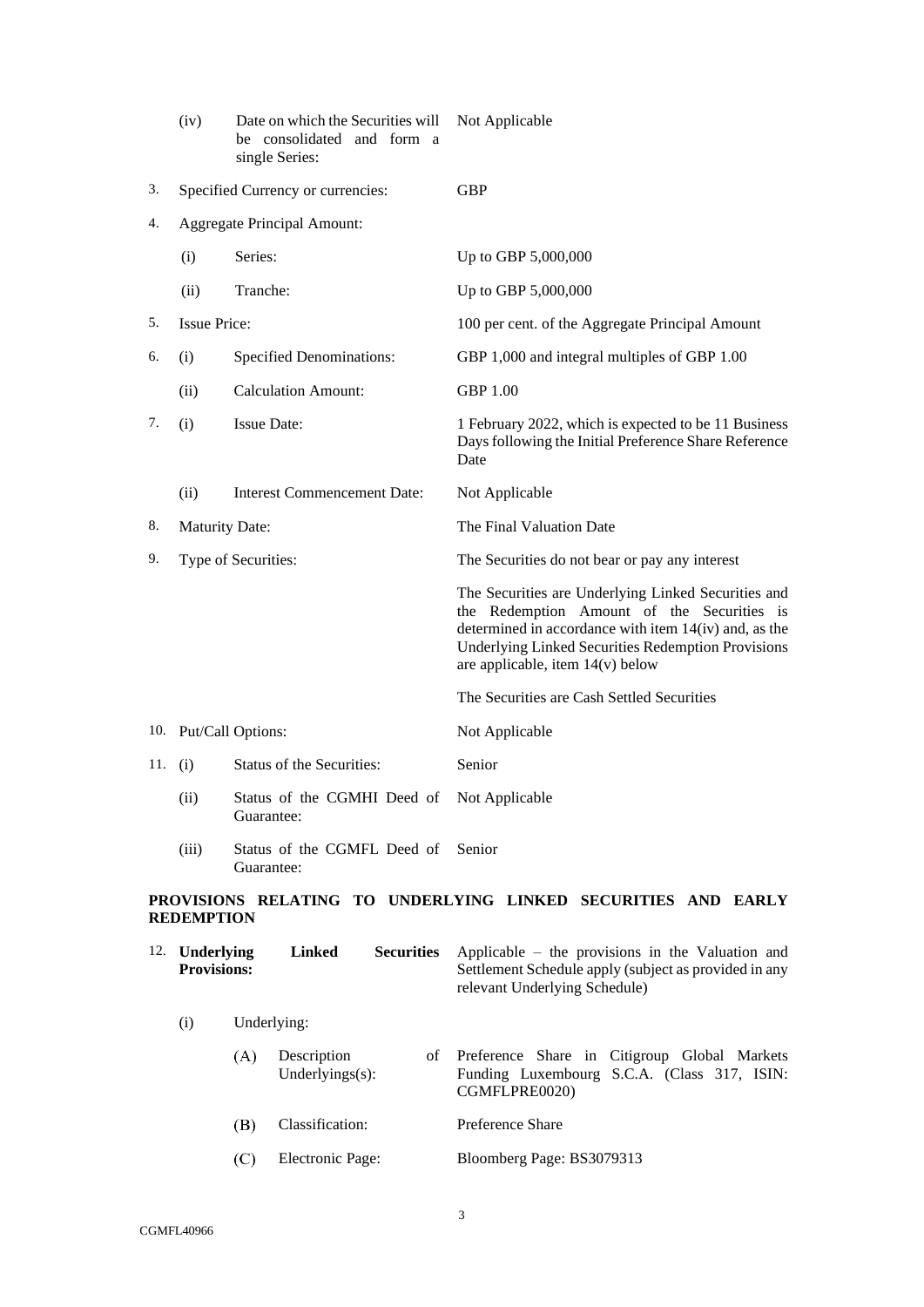(ii) Particulars in respect of each Underlying:

Preference Share(s):

|        | (A)     | Share<br>Preference<br>Company:                     | Citigroup Global Markets Funding Luxembourg<br>S.C.A.                              |
|--------|---------|-----------------------------------------------------|------------------------------------------------------------------------------------|
|        | (B)     | Initial Preference Share<br>Reference Date:         | 14 January 2022, subject as provided in the<br>Preference Share Conditions         |
|        | (C)     | Valuation Time:                                     | As specified in Preference Share Condition 2                                       |
|        | (D)     | Preference<br>Share<br><b>Valuation Date:</b>       | 15 January 2029, subject as provided in the Valuation<br>and Settlement Conditions |
|        | (E)     | Observation<br>Autocall                             | 15 January 2024                                                                    |
|        |         | Date(s):                                            | 14 January 2025                                                                    |
|        |         |                                                     | 14 January 2026                                                                    |
|        |         |                                                     | 14 January 2027                                                                    |
|        |         |                                                     | 14 January 2028,                                                                   |
|        |         |                                                     | subject as provided in the Preference<br><b>Share</b><br>Conditions                |
| (iii)  |         | Elections in respect of each type<br>of Underlying: | Not Applicable                                                                     |
| (iv)   |         | Trade Date:                                         | 14 January 2022                                                                    |
| (v)    |         | <b>Realisation Disruption:</b>                      | Not Applicable                                                                     |
| (vi)   | Hedging | Disruption<br>Early<br><b>Termination Event:</b>    | Not Applicable                                                                     |
| (vii)  |         | Hedging Disruption:                                 | Applicable                                                                         |
|        |         |                                                     | Early Redemption Option: Applicable                                                |
|        |         |                                                     | Early Redemption Amount: As set out in Preference<br>Share Condition 6(d)          |
|        |         |                                                     | Deduction of Hedge Costs: Not Applicable                                           |
|        |         |                                                     | Deduction of Issuer Costs and Hedging and Funding<br><b>Costs: Not Applicable</b>  |
|        |         |                                                     | Additional Costs on account of Early Redemption:<br>Not Applicable                 |
| (viii) |         | Section 871(m) Event:                               | Applicable                                                                         |
|        |         |                                                     | Early Redemption Option: Applicable                                                |
|        |         |                                                     | Early Redemption Amount: As set out in Preference<br>Share Condition 6(d)          |
|        |         |                                                     | Deduction of Hedge Costs: Not Applicable                                           |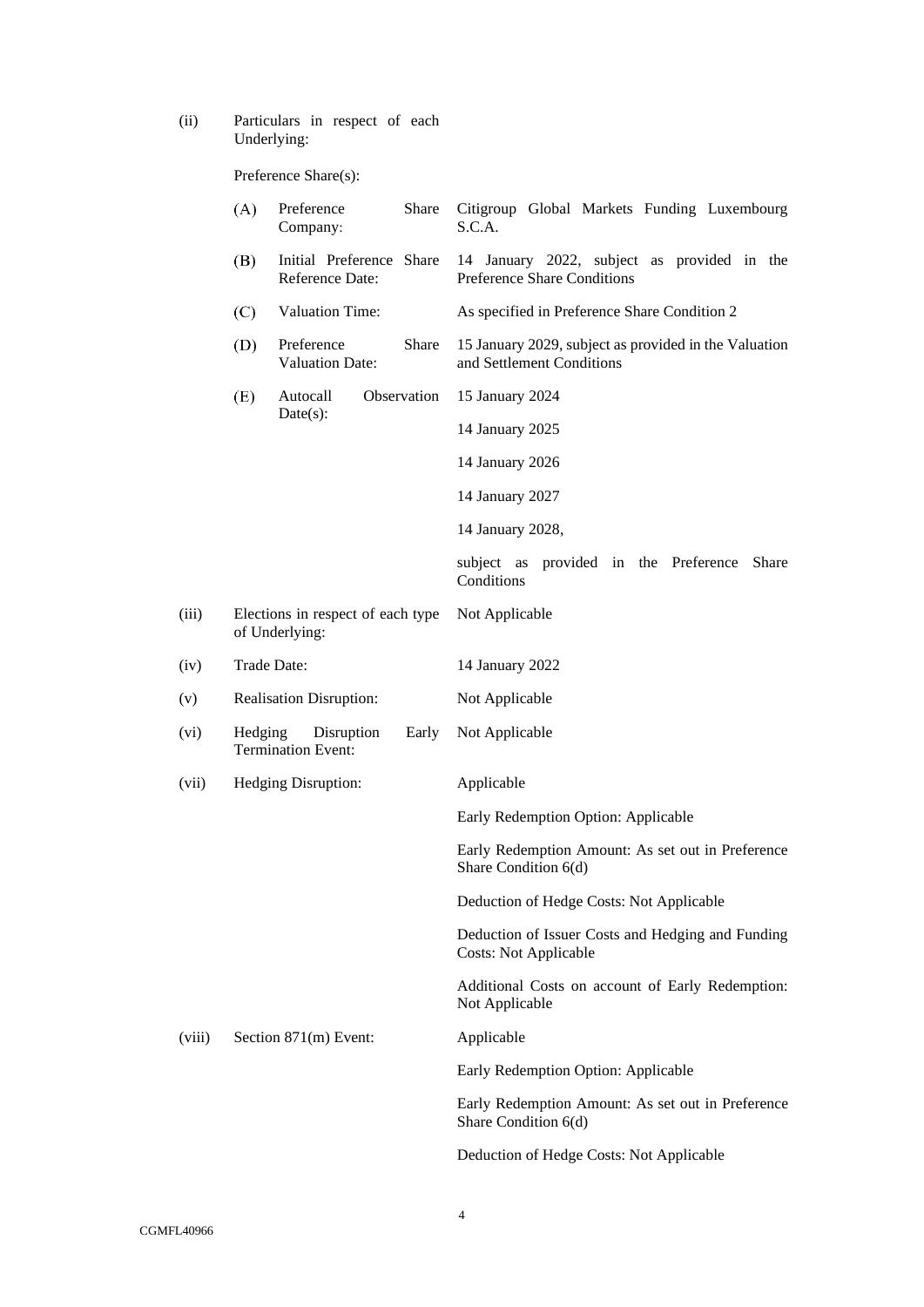|         |                            |     |          | Deduction of Issuer Costs and Hedging and Funding<br><b>Costs: Not Applicable</b> |
|---------|----------------------------|-----|----------|-----------------------------------------------------------------------------------|
|         |                            |     |          | Pro Rata Issuer Cost Reimbursement: Not Applicable                                |
|         |                            |     |          | Additional Costs on account of Early Redemption:<br>Not Applicable                |
| (ix)    | Redemption<br>Reasons:     | for | Taxation | Applicable                                                                        |
|         |                            |     |          | Early Redemption Option: Applicable                                               |
|         |                            |     |          | Early Redemption Amount: As set out in Preference<br>Share Condition 6(d)         |
|         |                            |     |          | Deduction of Hedge Costs: Not Applicable                                          |
|         |                            |     |          | Deduction of Issuer Costs and Hedging and Funding<br><b>Costs: Not Applicable</b> |
|         |                            |     |          | Pro Rata Issuer Cost Reimbursement: Not Applicable                                |
|         |                            |     |          | Additional Costs on account of Early Redemption:<br>Not Applicable                |
| (x)     | Change in Law:             |     |          | Applicable                                                                        |
|         |                            |     |          | Illegality: Applicable                                                            |
|         |                            |     |          | Material Increased Costs: Applicable                                              |
|         |                            |     |          | Early Redemption Option: Applicable                                               |
|         |                            |     |          | Early Redemption Amount: As set out in Preference<br>Share Condition 6(d)         |
|         |                            |     |          | Deduction of Hedge Costs: Not Applicable                                          |
|         |                            |     |          | Deduction of Issuer Costs and Hedging and Funding<br><b>Costs: Not Applicable</b> |
|         |                            |     |          | Additional Costs on account of Early Redemption:<br>Not Applicable                |
| $(x_i)$ | Increased Cost of Hedging: |     |          | Applicable                                                                        |
|         |                            |     |          | Early Redemption Option: Applicable                                               |
|         |                            |     |          | Early Redemption Amount: As set out in Preference<br>Share Condition 6(d)         |
|         |                            |     |          | Deduction of Hedge Costs: Not Applicable                                          |
|         |                            |     |          | Deduction of Issuer Costs and Hedging and Funding<br><b>Costs: Not Applicable</b> |
|         |                            |     |          | Additional Costs on account of Early Redemption:<br>Not Applicable                |
| (xii)   | Illegality:                |     |          | Applicable                                                                        |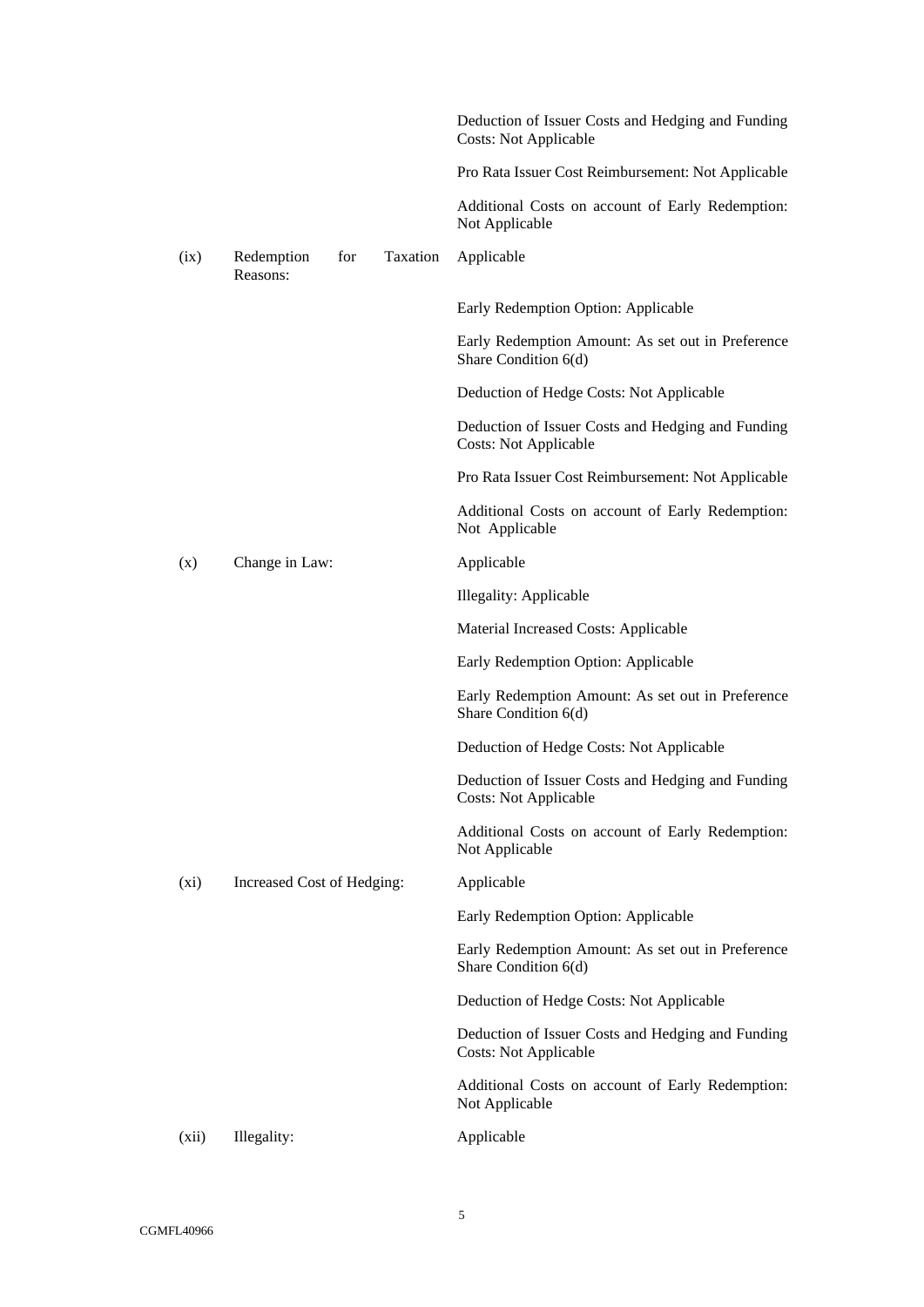|                    |                                               | Early Redemption Amount: As set out in Preference<br>Share Condition 6(d)         |
|--------------------|-----------------------------------------------|-----------------------------------------------------------------------------------|
|                    |                                               | Deduction of Hedge Costs: Not Applicable                                          |
|                    |                                               | Deduction of Issuer Costs and Hedging and Funding<br><b>Costs: Not Applicable</b> |
|                    |                                               | Pro Rata Issuer Cost Reimbursement: Not Applicable                                |
|                    |                                               | Additional Costs on account of Early Redemption:<br>Not Applicable                |
| (xiii)             | Continuance<br>of<br>Securities<br>Provision: | Not Applicable                                                                    |
| (xiv)              | Event of Default:                             | Early Redemption Amount: As set out in Preference<br>Share Condition 6(d)         |
|                    |                                               | Deduction of Issuer Costs and Hedging and Funding<br>Costs: Not Applicable        |
|                    |                                               | Additional Costs on account of Early Redemption:<br>Not Applicable                |
| $\left( xy\right)$ | Minimum Return Amount:                        | Not Applicable                                                                    |

# **PROVISIONS RELATING TO ANY INTEREST AMOUNT, THE REDEMPTION AMOUNT AND ANY ENTITLEMENT DELIVERABLE**

<span id="page-5-1"></span><span id="page-5-0"></span>

|     | 13. Interest Provisions:                                                                                             |                     |                                    | Not Applicable – the Securities do not bear or pay<br>interest               |
|-----|----------------------------------------------------------------------------------------------------------------------|---------------------|------------------------------------|------------------------------------------------------------------------------|
|     |                                                                                                                      |                     | 14. Redemption Provisions:         |                                                                              |
|     | (i)                                                                                                                  | <b>Issuer Call:</b> |                                    | Not Applicable                                                               |
|     | (ii)                                                                                                                 |                     | <b>Investor Put:</b>               | Not Applicable                                                               |
|     | (iii)                                                                                                                | Provisions:         | Mandatory Early Redemption         | Not Applicable                                                               |
|     | (iv)                                                                                                                 |                     | Redemption Amount:                 | See item (v) below                                                           |
|     | Underlying Linked Securities<br>(v)<br><b>Redemption Provisions</b>                                                  |                     |                                    | Applicable                                                                   |
|     | Provisions<br>Preference<br>Share-Linked<br>Redemption Amount in respect<br>of Preference Share Linked<br>Securities |                     | relating to the                    | Applicable – the Securities are Preference Share<br><b>Linked Securities</b> |
|     |                                                                                                                      | (A)                 | Redemption Underlying:             | The Underlying                                                               |
|     |                                                                                                                      | (B)                 | Specified Final Valuation<br>Date: | 10 Business Days following the Preference Share<br><b>Valuation Date</b>     |
| 15. | <b>FX Provisions:</b>                                                                                                |                     |                                    | Not Applicable                                                               |
|     | 16. FX Performance:                                                                                                  |                     |                                    | Not Applicable                                                               |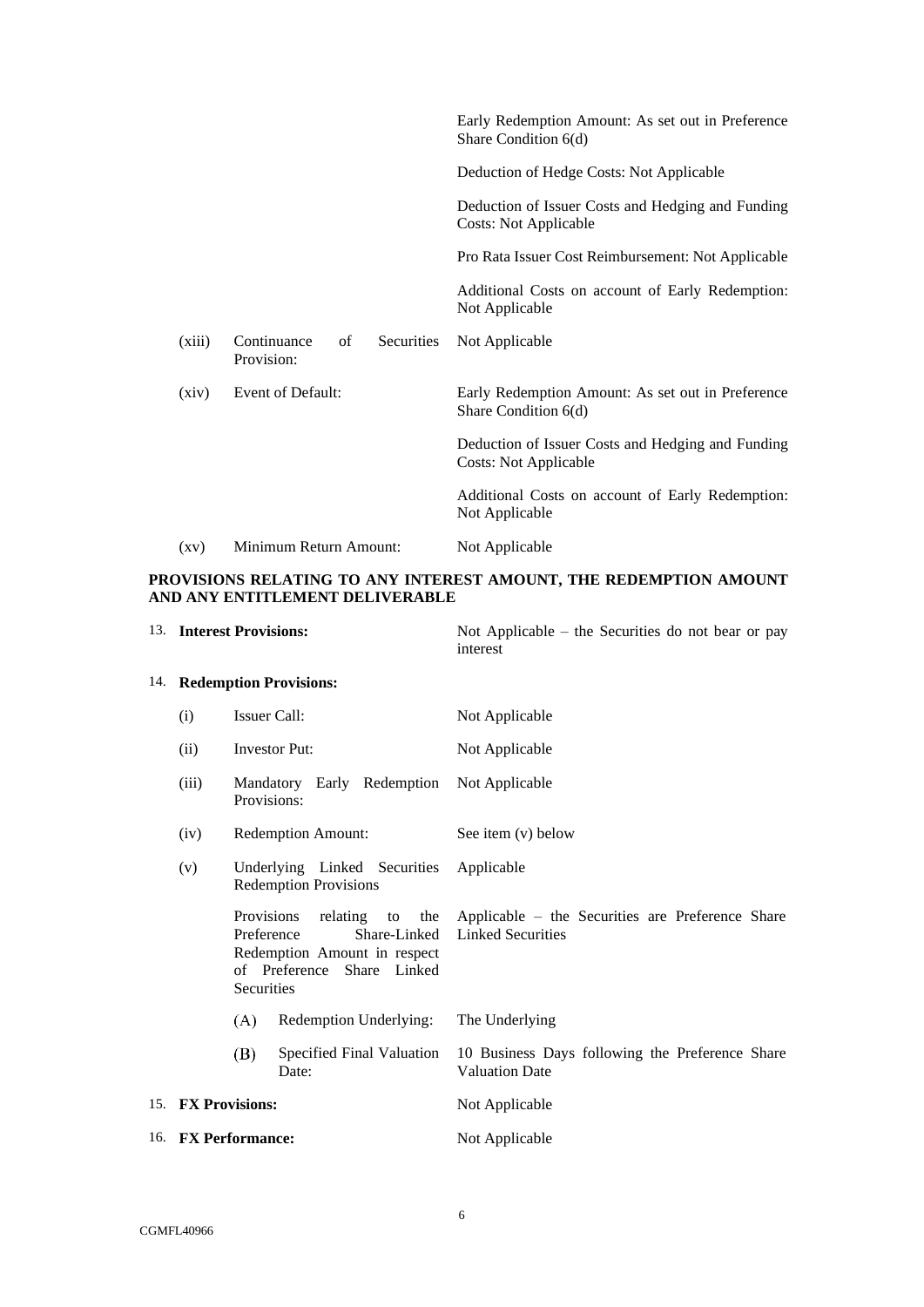| 17. Credit Linked Notes:                                                                      | Not Applicable                                                                                                                                                                                                                      |
|-----------------------------------------------------------------------------------------------|-------------------------------------------------------------------------------------------------------------------------------------------------------------------------------------------------------------------------------------|
| <b>PROVISIONS RELATING TO INDEX SKEW NOTES</b>                                                |                                                                                                                                                                                                                                     |
| 18. Index Skew Notes:                                                                         | Not Applicable                                                                                                                                                                                                                      |
| <b>GENERAL PROVISIONS APPLICABLE TO THE SECURITIES</b>                                        |                                                                                                                                                                                                                                     |
| 19. Form of Securities:                                                                       | <b>Registered Securities</b>                                                                                                                                                                                                        |
|                                                                                               | Regulation S Global Registered Security Certificate<br>registered in the name of a nominee for a common<br>depositary<br>Euroclear<br>for<br>and<br>Clearstream.<br>Luxembourg                                                      |
| 20. New Safekeeping Structure:                                                                | Not Applicable                                                                                                                                                                                                                      |
| 21. Business Centre(s):                                                                       | London and New York City                                                                                                                                                                                                            |
| 22. Business Day Jurisdiction(s) or other<br>special provisions relating to payment<br>dates: | London and New York City                                                                                                                                                                                                            |
| 23. Redenomination, renominalisation and<br>reconventioning provisions:                       | Not Applicable                                                                                                                                                                                                                      |
| 24. Consolidation provisions:                                                                 | The provisions of General Condition 14 (Further<br>Issues) apply                                                                                                                                                                    |
| 25. Substitution provisions:                                                                  | Not Applicable: The provisions of General Condition<br>17 (Substitution of the Issuer, the CGMHI Guarantor<br>and the CGMFL Guarantor) do not apply                                                                                 |
| <b>Additional Requirements:</b>                                                               | Not Applicable                                                                                                                                                                                                                      |
| 26. Name and address of Calculation<br>Agent:                                                 | Citigroup Global Markets Limited (acting through its<br>EMEA Equity Index Exotic Trading Desk (or any<br>successor department/group)) at Citigroup Centre,<br>Canada Square, Canary Wharf, London E14 5LB,<br><b>United Kingdom</b> |
| 27. Determination Agent:                                                                      | Not Applicable                                                                                                                                                                                                                      |
| 28. Determinations:                                                                           |                                                                                                                                                                                                                                     |
| Standard:<br>(i)                                                                              | Sole and Absolute Determination                                                                                                                                                                                                     |
| (ii)<br>Minimum Amount Adjustment<br>Prohibition:                                             | Not Applicable                                                                                                                                                                                                                      |
| 29. Determinations<br><b>Exercise</b><br>and<br>of<br><b>Discretion (BEC):</b>                | Not Applicable                                                                                                                                                                                                                      |
| 30. Prohibition of sales to consumers in Applicable<br>Belgium:                               |                                                                                                                                                                                                                                     |
| 31. Additional provisions applicable to Not Applicable<br><b>Italian Listed Certificates:</b> |                                                                                                                                                                                                                                     |

**PROVISIONS RELATING TO CREDIT LINKED NOTES**

357866805/Ashurst(EML/JCHONG)/JB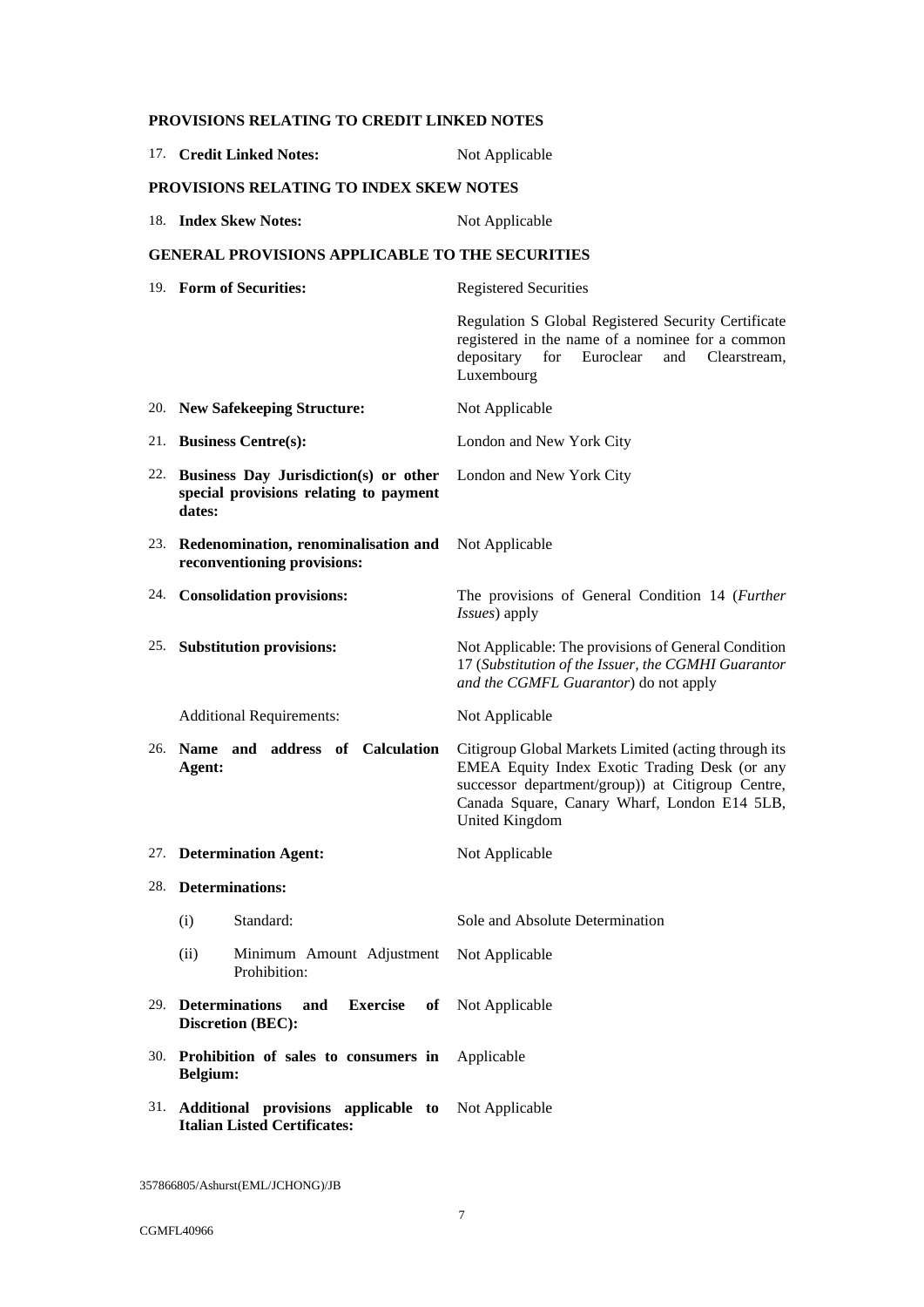### **PART B– OTHER INFORMATION**

## <span id="page-7-0"></span>**1. LISTING AND ADMISSION TO TRADING:**

Admission to trading and listing: Application will be made by the Issuer (or on its behalf) for the Securities to be admitted to trading on the Regulated Market of the London Stock Exchange and to the Official List with effect from on or around the Issue Date

## **2. RATINGS**

Ratings: The Securities are not rated.

# **3. INTERESTS OF NATURAL AND LEGAL PERSONS INVOLVED IN THE ISSUE/OFFER**

Save for any fees payable to the Initial UK Authorised Offeror(s), so far as the Issuer is aware, no person involved in the offer of the Securities has an interest material to the Offer

# **4. REASONS FOR THE OFFER, ESTIMATED NET PROCEEDS AND TOTAL EXPENSES**

| (i)<br>Reasons for the Offer:<br>See "Use of Proceeds" in the Base Prospectus |
|-------------------------------------------------------------------------------|
|-------------------------------------------------------------------------------|

| (ii)     | Estimated net proceeds:   | An amount equal to 100 per cent. of the final<br>Aggregate Principal Amount of the Securities issued<br>on the Issue Date. For the avoidance of doubt, the<br>estimated net proceeds reflect the proceeds to be<br>received by the Issuer on the Issue Date. They are not<br>a reflection of the fees payable by/to the Dealer<br>and/or the Initial UK Authorised Offeror(s) |
|----------|---------------------------|-------------------------------------------------------------------------------------------------------------------------------------------------------------------------------------------------------------------------------------------------------------------------------------------------------------------------------------------------------------------------------|
| $\left($ | Estimated total expenses: | Approximately USD 12.000 (listing foos and local                                                                                                                                                                                                                                                                                                                              |

(iii) Estimated total expenses: Approximately USD 12,000 (listing fees and legal expenses)

# **5. INFORMATION ABOUT THE PAST AND FUTURE PERFORMANCE AND VOLATILITY OF THE OR EACH UNDERLYING**

Information about the past and future performance of the or each Underlying is electronically available free of charge from the applicable Electronic Page(s) specified for such Underlying in [Part A above](#page-1-0)

## **6. EU BENCHMARKS REGULATION AND UK BENCHMARKS REGULATION**

EU Benchmarks Regulation: Article **=** Not Applicable 29 (2) statement on benchmarks:

UK Benchmarks Regulation: Article Not Applicable 29 (2) statement on benchmarks:

### **7. DISCLAIMER**

# **Bloomberg®**

Certain information contained in this Final Terms consists of extracts from or summaries of information that is publicly-available from Bloomberg L.P. (Bloomberg®). The Issuer and the CGMFL Guarantor accept responsibility for accurately reproducing such extracts or summaries and, as far as the Issuer and the CGMFL Guarantor are aware and are able to ascertain from such publicly available information, no facts have been omitted which would render the reproduced information inaccurate or misleading. Bloomberg® makes no representation, warranty or undertaking, express or implied, as to the accuracy of the reproduction of such information, and accepts no responsibility for the reproduction of such information or for the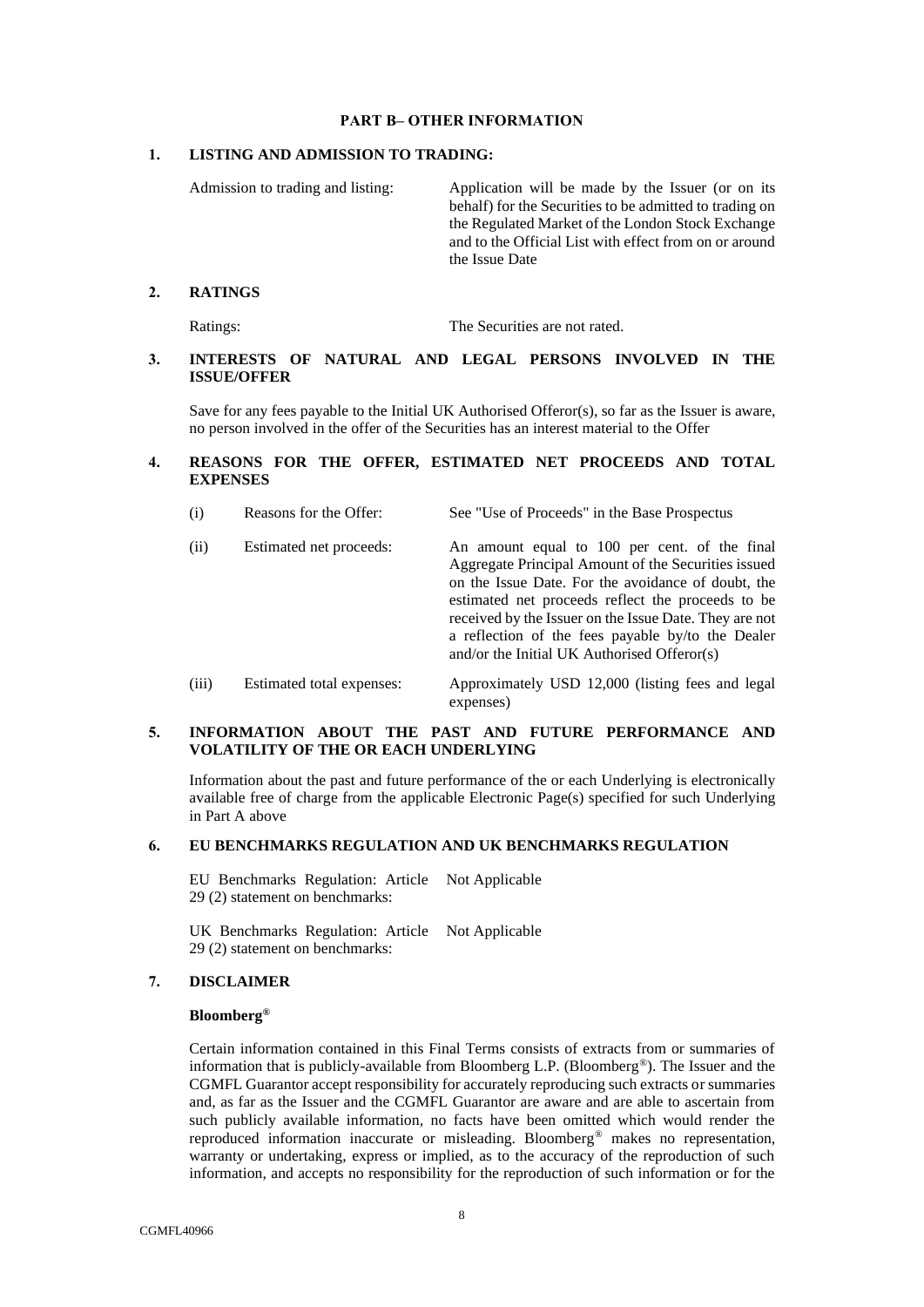merits of an investment in the Securities. Bloomberg® does not arrange, sponsor, endorse, sell or promote the issue of the Securities.

# **8. OPERATIONAL INFORMATION**

|    | <b>ISIN Code:</b>        |                                                                                                                                                                                                                      | XS2405083978                        |
|----|--------------------------|----------------------------------------------------------------------------------------------------------------------------------------------------------------------------------------------------------------------|-------------------------------------|
|    |                          | Common Code:                                                                                                                                                                                                         | 240508397                           |
|    | <b>CUSIP:</b>            |                                                                                                                                                                                                                      | 5C029X9N5                           |
|    | WKN:                     |                                                                                                                                                                                                                      | Not Applicable                      |
|    | Valoren:                 |                                                                                                                                                                                                                      | Not Applicable                      |
|    | CFI:                     |                                                                                                                                                                                                                      | <b>DTZNFR</b>                       |
|    | FISN:                    |                                                                                                                                                                                                                      | CITIGROUP GLOBA/ZERO CPNEMTN 202901 |
|    | Euroclear<br>applicable: | Any clearing system(s) other than<br>Bank<br>S.A./N.V.,<br>Clearstream<br>Banking,<br>société<br>anonyme and DTC and the relevant<br>identification number(s) and details<br>relating to the relevant depositary, if | Not Applicable                      |
|    | Delivery:                |                                                                                                                                                                                                                      | Delivery versus payment             |
|    | $any)$ :                 | Names and address of the Swedish<br>Securities Issuing and Paying Agent (if                                                                                                                                          | Not Applicable                      |
|    | any):                    | Names and address of the Finnish<br>Securities Issuing and Paying Agent (if                                                                                                                                          | Not Applicable                      |
|    | any):                    | Names and address of the French<br>Securities Issuing and Paying Agent (if                                                                                                                                           | Not Applicable                      |
|    |                          | Names and addresses of additional<br>Paying Agent(s) (if any):                                                                                                                                                       | Not Applicable                      |
|    |                          | Intended to be held in a manner which<br>would allow Eurosystem eligibility:                                                                                                                                         | Not Applicable                      |
| 9. |                          | <b>DISTRIBUTION</b>                                                                                                                                                                                                  |                                     |
|    | (i)                      | Method of distribution:                                                                                                                                                                                              | Non-syndicated                      |
|    | (ii)                     | syndicated,<br>names<br>If<br>and<br>addresses of the Lead Manager<br>and the other Managers and<br>underwriting commitments:                                                                                        | Not Applicable                      |
|    | (iii)                    | Date<br>of<br>Subscription<br>Agreement:                                                                                                                                                                             | Not Applicable                      |
|    | (iv)                     | Stabilisation<br>$Manager(s)$ (if<br>any):                                                                                                                                                                           | Not Applicable                      |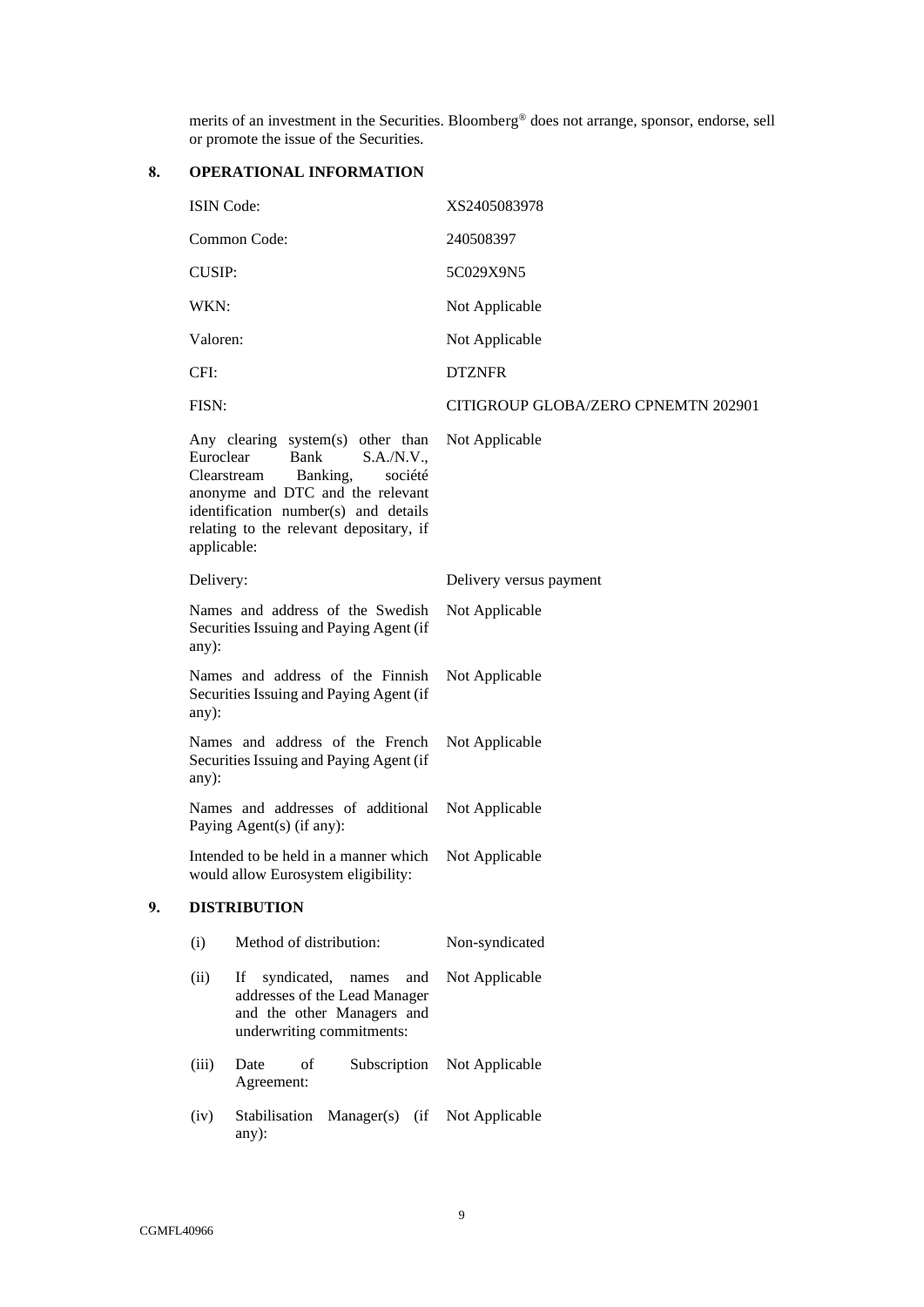|     | (v)          | If non-syndicated, name and<br>address of Dealer:                     | Citigroup Global Markets Limited at Citigroup<br>Centre, Canada Square, Canary Wharf, London E14<br>5LB, United Kingdom                                                                                                                                                                                                                                                            |
|-----|--------------|-----------------------------------------------------------------------|------------------------------------------------------------------------------------------------------------------------------------------------------------------------------------------------------------------------------------------------------------------------------------------------------------------------------------------------------------------------------------|
|     | (vi)         | commission<br>Total<br>and<br>concession:                             | No commissions and concessions are payable by the<br>Issuer to the Dealer.                                                                                                                                                                                                                                                                                                         |
|     |              |                                                                       | The fee payable by the Dealer to the Initial UK<br>Authorised Offeror(s) is up to $3.00$ per cent. per<br>Specified Denomination.                                                                                                                                                                                                                                                  |
|     |              |                                                                       | Investors can obtain more information about the fee<br>by contacting the relevant UK Authorised Offeror or<br>the Dealer at the relevant address(es) set out herein.                                                                                                                                                                                                               |
|     | (vii)        | Non-exempt Offer:                                                     | An offer (the United Kingdom Offer) of the<br>Securities may be made by Walker Crips Investment<br>Management Limited (the Initial UK Authorised<br><b>Offeror(s)</b> other than pursuant to section 86 of the<br>FSMA during the period from (and including) 22<br>November 2021 to (and including) 7 January 2022<br>(the United Kingdom Offer Period) in the United<br>Kingdom. |
|     |              |                                                                       | Offers (if any) in any Member State other than the<br>Public Offer Jurisdiction(s) will only be made<br>pursuant to an exemption from the obligation under<br>the EU Prospectus Regulation to publish a prospectus                                                                                                                                                                 |
|     |              |                                                                       | UK Authorised Offeror(s) means the Initial UK<br>Authorised Offeror(s)                                                                                                                                                                                                                                                                                                             |
|     |              |                                                                       | Public Offer Jurisdiction(s) means the United<br>Kingdom                                                                                                                                                                                                                                                                                                                           |
|     |              |                                                                       | See further Paragraph 10 below.                                                                                                                                                                                                                                                                                                                                                    |
|     | (viii)       | General Consent:                                                      | Not Applicable                                                                                                                                                                                                                                                                                                                                                                     |
|     | (ix)         | Other conditions to consent:                                          | Not Applicable                                                                                                                                                                                                                                                                                                                                                                     |
|     | (x)          | Prohibition of Sales to EEA Applicable<br><b>Retail Investors:</b>    |                                                                                                                                                                                                                                                                                                                                                                                    |
|     | $(x_i)$      | Prohibition of Sales to UK Not Applicable<br><b>Retail Investors:</b> |                                                                                                                                                                                                                                                                                                                                                                                    |
| 10. |              | <b>TERMS AND CONDITIONS OF THE OFFER</b>                              |                                                                                                                                                                                                                                                                                                                                                                                    |
|     | Offer Price: |                                                                       | The Offer Price in respect of each Calculation<br>Amount offered by the Initial UK Authorised<br>Offeror(s) to investors in the United Kingdom (the<br>United Kingdom Offer Price) is GBP 1.00 per<br><b>Calculation Amount</b>                                                                                                                                                    |
|     | subject:     | Conditions to which the Offer is                                      | If the Issuer receives subscriptions for Securities<br>with an Aggregate Principal Amount of GBP<br>5,000,000, the Issuer may end the United Kingdom<br>Offer Period before 7 January 2022                                                                                                                                                                                         |
|     |              |                                                                       | In the event that the United Kingdom Offer Period is                                                                                                                                                                                                                                                                                                                               |

<span id="page-9-0"></span>shortened as described above, the Issuer shall publish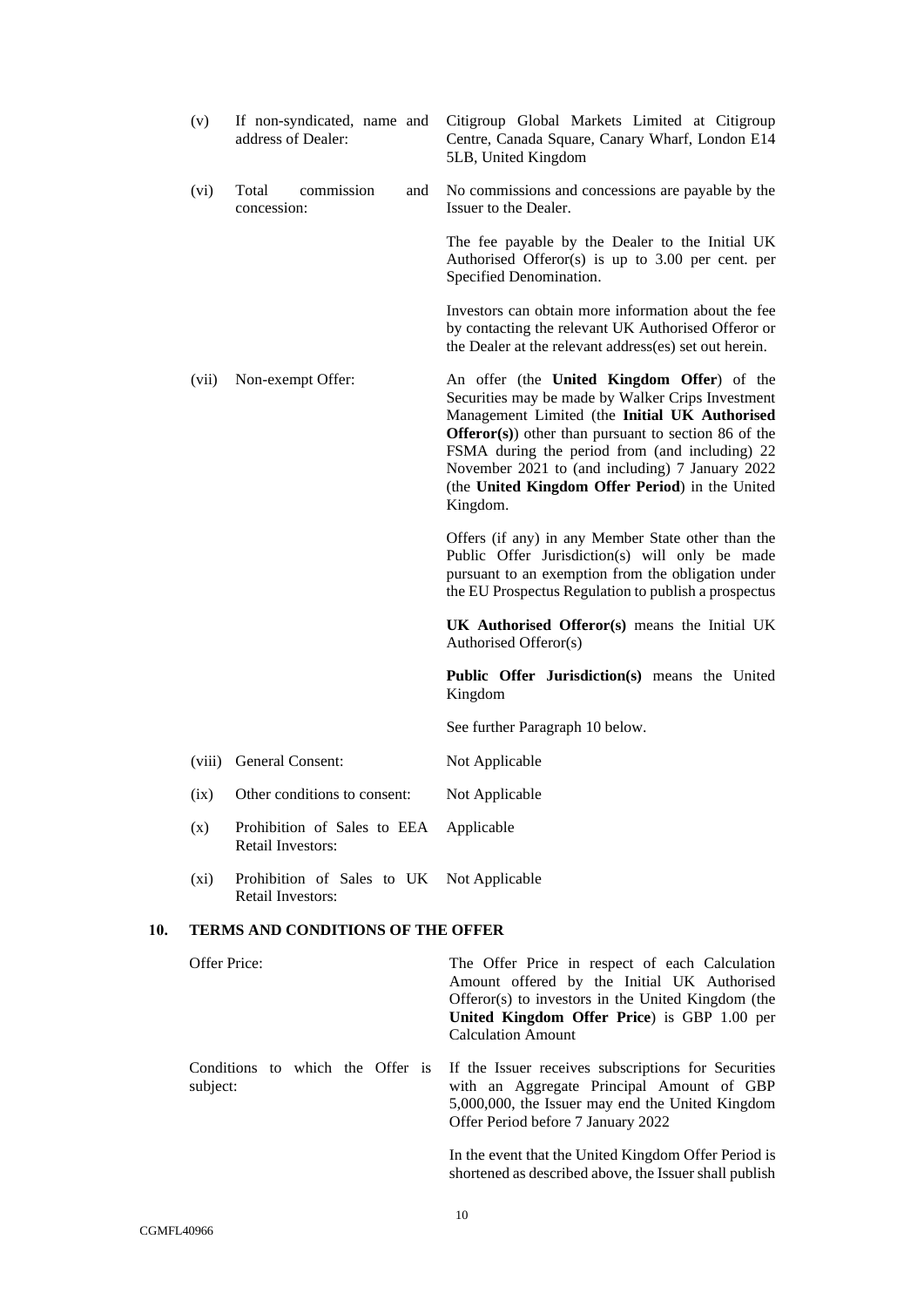a notice on the website of the Issuer and/or the Dealer [\(https://citibankinternational.co.uk/EN/Home\)](https://citibankinternational.co.uk/EN/Home)

The Issuer reserves the right, in its absolute discretion, to cancel the United Kingdom Offer and the issue of the Securities in the United Kingdom at any time prior to the Issue Date. In such an event all application monies relating to applications for Securities under the United Kingdom Offer will be returned (without interest) to applicants at the applicant's risk by no later than 30 days after the date on which the United Kingdom Offer of the Securities is cancelled. Application monies will be returned by cheque mailed to the applicant's address as indicated on the application form, or by wire transfer to the bank account as detailed on the application form or by any other method as the Issuer deems to be appropriate

The Issuer shall publish a notice on the website of the Issuer and/or the Dealer [\(https://citibankinternational.co.uk/EN/Home\)](https://citibankinternational.co.uk/EN/Home) in the event that the United Kingdom Offer is cancelled and the Securities are not issued in the United Kingdom pursuant to the above

Description of the application process: Applications for the purchase of Securities may be made by a prospective investor in the United Kingdom to the Initial UK Authorised Offeror(s)

> Pursuant to anti-money laundering laws and regulations in force in the United Kingdom, the Issuer, Citigroup Global Markets Limited or any of their authorised agents may require evidence in connection with any application for Securities, including further identification of the applicant(s), before any Securities are issued

> Each prospective investor in the United Kingdom should ascertain from the Initial UK Authorised Offeror(s) when the Initial UK Authorised Offeror(s) will require receipt of cleared funds from it in respect of its application for the purchase of any Securities and the manner in which payment should be made to the Initial UK Authorised Offeror(s)

> The Issuer may decline applications and/or accept subscriptions which would exceed the Aggregate Principal Amount of GBP 5,000,000, as further described below

> It may be necessary to scale back applications under the United Kingdom Offer

> In the event that subscriptions for Securities under the United Kingdom Offer are reduced due to oversubscription, the Issuer will allot Securities to applicants on a pro rata basis, rounded up or down to the nearest integral multiple of GBP 1.00 in principal amount of Securities, as determined by the Issuer,

Description of possibility to reduce subscriptions and manner for refunding excess amount paid by applicants: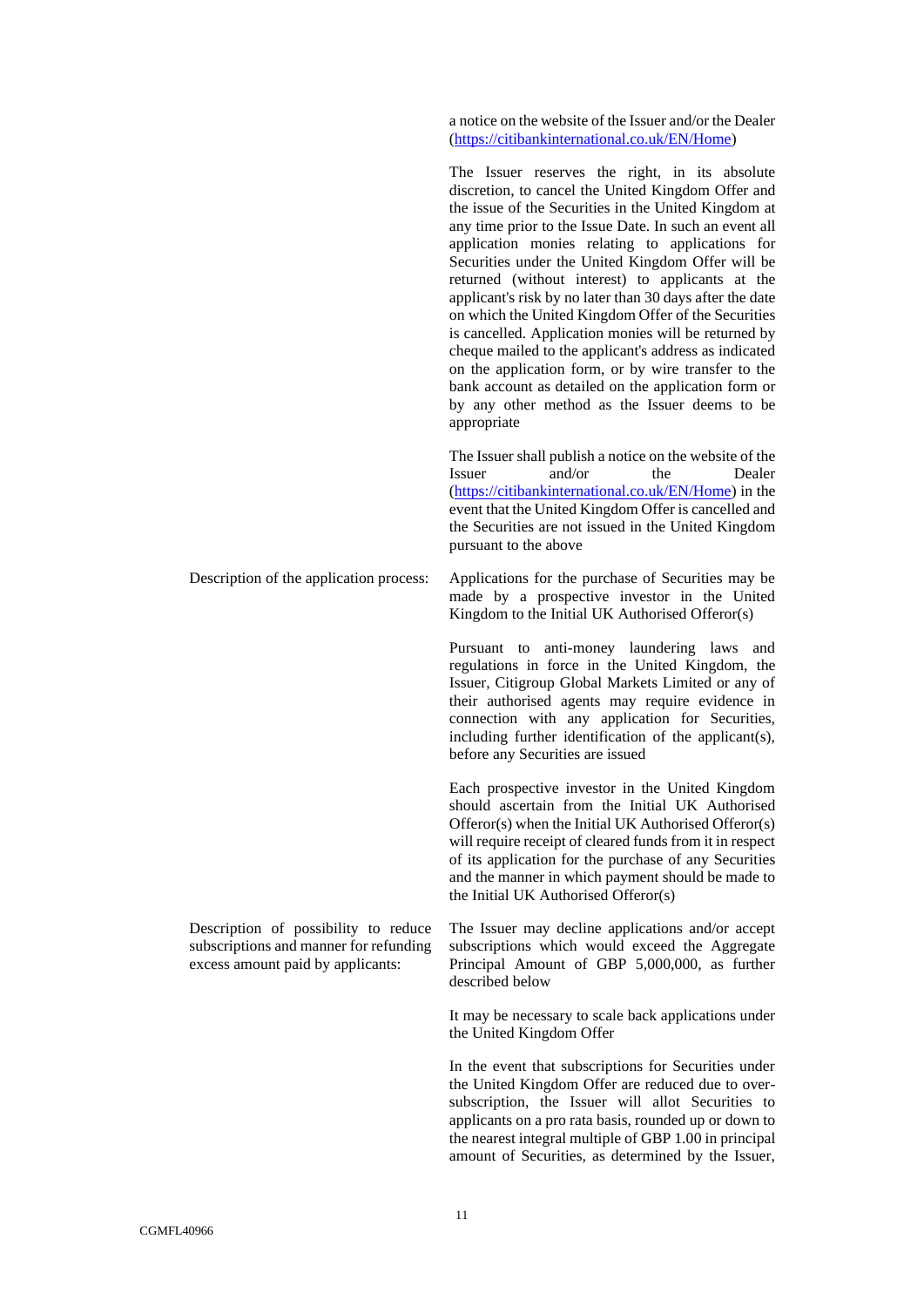and subject to a minimum allotment per applicant of the Calculation Amount

The Issuer also reserves the right, in its absolute discretion, to decline in whole or in part an application for Securities under the United Kingdom Offer in accordance with all applicable laws and regulations and/or in order to comply with any applicable laws and regulations. Accordingly, an applicant for Securities may, in such circumstances, not be issued the number of (or any) Securities for which it has applied

Excess application monies will be returned (without interest) by cheque mailed to the relevant applicant's address as indicated on the application form, or by wire transfer to the bank account as detailed on the application form or by any other method as the Issuer deems to be appropriate

The Issuer also reserves the right to accept any subscriptions for Securities which would exceed the "up to" aggregate principal amount of the Securities of GBP 5,000,000 and the Issuer may increase the "up to" aggregate principal amount of the Securities

The Issuer shall publish a new final terms in respect of any fungible increase in aggregate principal amount on the website of the Issuer and/or the Dealer [\(https://citibankinternational.co.uk/EN/Home\)](https://citibankinternational.co.uk/EN/Home)

Details of the minimum and/or maximum amount of application:

Details of the method and time limits for paying up and delivering the Securities:

Manner in and date on which results of the offer are to be made public:

Procedure for exercise of any right of pre-emption, negotiability of subscription rights and treatment of subscription rights not exercised:

Whether tranche(s) have been reserved for certain countries:

Process for notification to applicants of the amount allotted and the indication whether dealing may begin before notification is made:

The minimum amount of any subscription is GBP 1,000 in principal amount of the Securities

Securities will be available on a delivery versus payment basis

The Issuer estimates that the Securities will be delivered to the purchaser's respective book-entry securities accounts on or around the Issue Date

By means of a notice published by the Issuer on the website of the Issuer and/or the Dealer [\(https://citibankinternational.co.uk/EN/Home\)](https://citibankinternational.co.uk/EN/Home)

Not Applicable

Offers may be made by the Initial UK Authorised Offeror(s) to any person in the United Kingdom

Applicants in the United Kingdom will be notified directly by the Initial UK Authorised Offeror(s) of the success of their application

Dealing in the Securities may commence on the Issue Date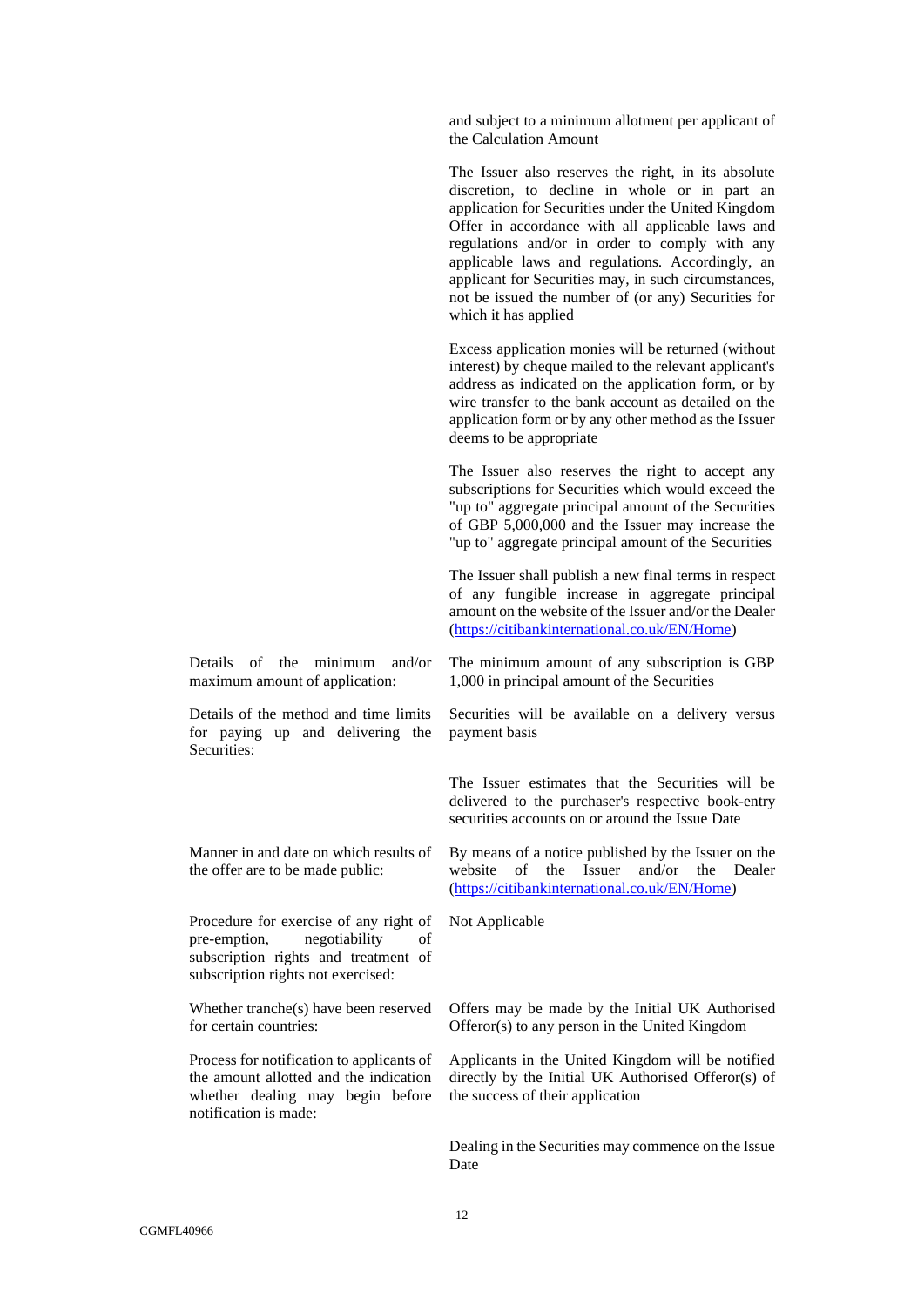Amount of any expenses and taxes specifically charged to the subscriber or purchaser:

Name(s), address(es), legal entity identifier, domicile, legal form and law and country of incorporation to the extent known to the Issuer, of the placers in the various countries where

the offer takes place:

Apart from the United Kingdom Offer Price, the Issuer is not aware of any expenses and taxes specifically charged to the subscriber or purchaser in the United Kingdom

For details of withholding taxes applicable to subscribers in the United Kingdom see the section entitled "*United Kingdom Taxation*" under "*Taxation of Securities*" in the Base Prospectus

The Securities will be publicly offered in the United Kingdom through the Initial UK Authorised Offeror(s):

Walker Crips Investment Management Limited Old Change House, 128 Queen Victoria Street, London, EC4V 4BJ

Walker Crips Investment Management Limited is registered in England and authorised and regulated by the Financial Conduct Authority.

Its LEI is 213800T71F7VD5ANZI55.

## **11. UNITED STATES TAX CONSIDERATIONS**

General: The Securities are Non-U.S. Issuer Securities.

Section 871(m): The Issuer has determined that the Securities are not Specified ELIs for the purpose of Section 871(m).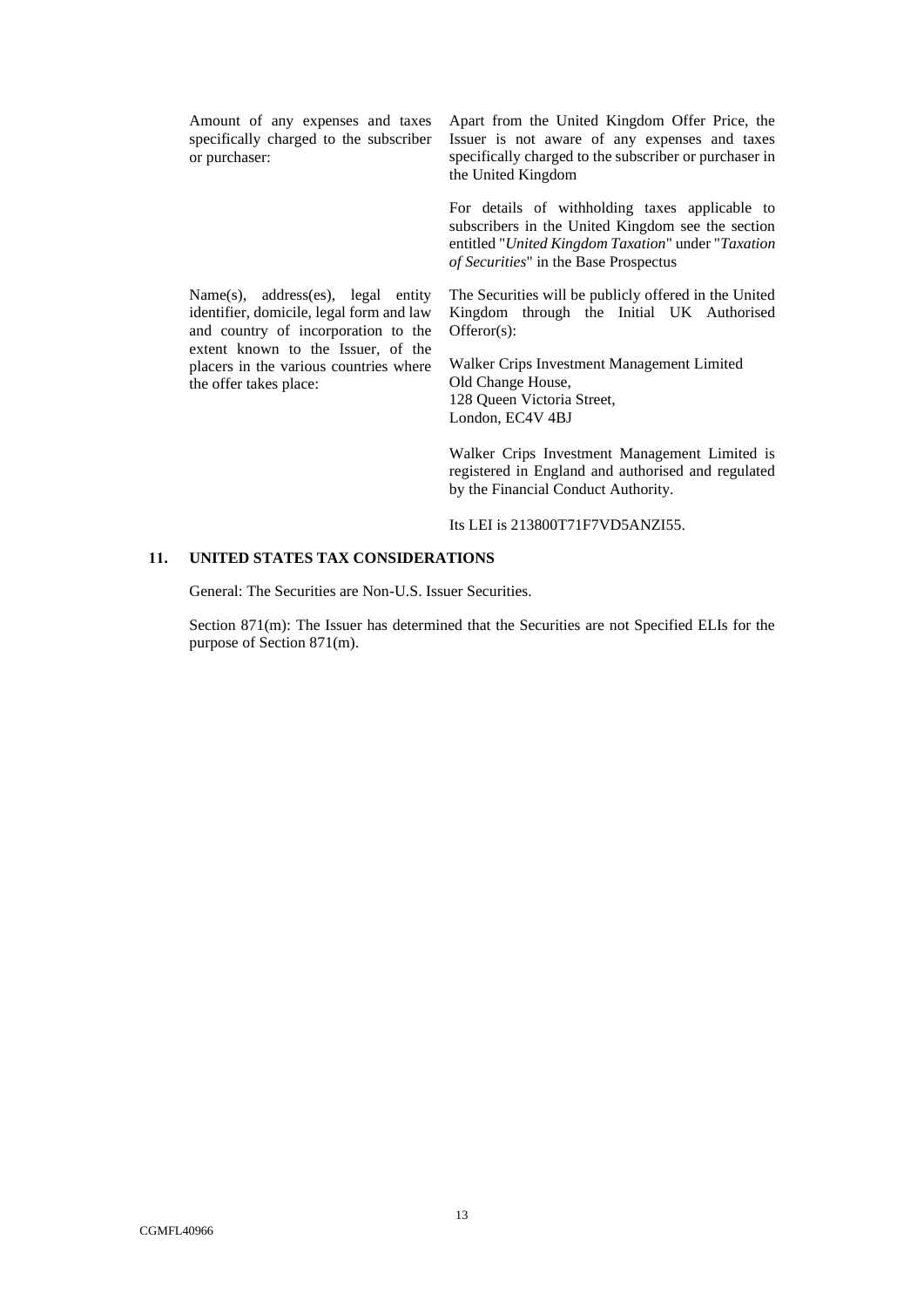# **ANNEX**

## **SUMMARY**

### **INTRODUCTION AND WARNINGS**

The Summary should be read as an introduction to the Base Prospectus. Any decision to invest in the Securities should be based on a consideration of the Base Prospectus as a whole by the investor. In certain circumstances, the investor could lose all or part of the invested capital. Where a claim relating to the information contained in the Base Prospectus is brought before a court, the plaintiff investor might, under national law, have to bear the costs of translating the Base Prospectus before the legal proceedings are initiated. Civil liability attaches only to those persons who have tabled the Summary, including any translation thereof, but only where the Summary is misleading, inaccurate or inconsistent when read together with the other parts of the Base Prospectus or it does not provide, when read together with the other parts of the Base Prospectus, key information in order to aid investors when considering whether to invest in the Securities.

*You are about to purchase a product that is not simple and may be difficult to understand*.

*The Securities:* Issue of up to GBP 5,000,000 Citigroup Global Markets Funding Luxembourg S.C.A. Notes due January 2029 linked to Preference Shares of Citigroup Global Markets Funding Luxembourg S.C.A. CGMFL40966.

*The Issuer:* Citigroup Global Markets Funding Luxembourg S.C.A. Its registered office is at 31, Z.A. Bourmicht, L-8070 Bertrange, Grand Duchy of Luxembourg and its telephone number is +352 45 14 14 447. Its Legal Entity Identifier ("**LEI**") is 549300EVRWDWFJUNNP53.

*The Authorised Offeror(s):* The Authorised Offeror is Walker Crips Investment Management Limited, at Old Change House, 128 Queen Victoria Street, London, EC4V 4BJ. Its LEI is 213800T71F7VD5ANZI55.

*Competent authority:* The Base Prospectus was approved on 18 December 2020 by the Central Bank of Ireland of New Wapping Street, North Wall Quay, Dublin 1, D01 F7X3, Ireland (Telephone number: +353 1 224 6000). The Base Prospectus was notified to the United Kingdom Financial Conduct Authority (the "**FCA**") on or around 18 December 2020 and therefore, the Base Prospectus is to be treated as if it had been approved by the FCA at the time when it was approved by the Central Bank of Ireland.

## **KEY INFORMATION ON THE ISSUER**

#### **Who is the Issuer of the Securities?**

*Domicile and legal form of the Issuer, LEI, law under which the Issuer operates and country of incorporation:* The Issuer was incorporated as a corporate partnership limited by shares (*société en commandite par actions*) on 24 May 2012 under the laws of Luxembourg for an unlimited duration and is registered with the Register of Trade and Companies of Luxembourg (*Registre de commerce et des sociétés, Luxembourg*) under number B 169.199. Its LEI is 549300EVRWDWFJUNNP53.

*Issuer's principal activities:* The Issuer grants loans and other forms of funding to Citigroup Inc. and its subsidiaries (the "**Group**"), and therefore may compete in any market in which the Group has a presence, and may finance itself in whatever form, including through issuance of the Securities, and carry on incidental activities.

*Major shareholders, including whether it is directly or indirectly owned or controlled and by whom:* The shares of the Issuer are held by Citigroup Global Markets Funding Luxembourg GP S.à r.l. and Citigroup Global Markets Limited ("**CGML**" or the "**Guarantor**"). All of the issued share capital of CGML is owned by Citigroup Global Markets Holdings Bahamas Limited, which is an indirect subsidiary of Citigroup Inc.

*Key managing directors:* The Issuer is managed by Citigroup Global Markets Funding Luxembourg GP S.à r.l. in its capacity as manager (the "**Corporate Manager**"). The members of the board of managers of the Corporate Manager are Ms. Alberta Brusi, Mr. Vincent Mazzoli, Mr. Jonas Bossau, Ms. Milka Krasteva and Mr. Dimba Kier.

*Statutory auditors:* The Issuer's approved statutory auditor (*réviseur d'entreprises agréé*) is KPMG Luxembourg Société Coopérative of 39, avenue J.F. Kennedy, L-1855, Luxembourg.

#### **What is the key financial information regarding the Issuer?**

The following key financial information has been extracted from the audited non-consolidated financial statements of the Issuer for the years ended 31 December 2020 and 2019, and from the unaudited non-consolidated interim financial statements of the Issuer for the period ended 30 June 2021.

**Summary information – income statement**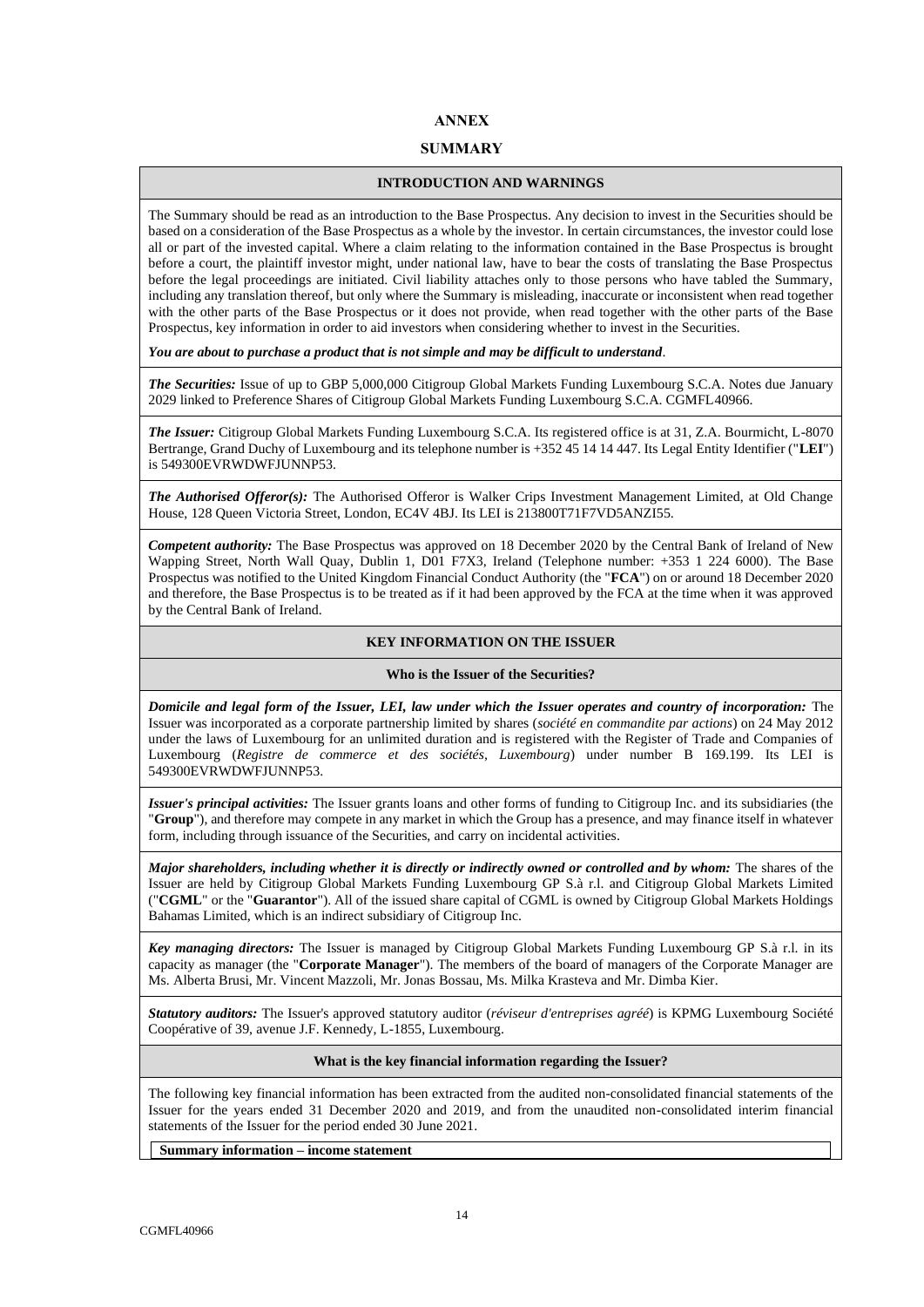|                                                                                                                                                                    | <b>Year ended 31</b><br><b>December</b><br>2020 (audited) |              | <b>Year ended 31</b><br><b>December</b><br>2019 (audited) | <b>Six</b><br>months<br>ended 30 June<br>2021<br>(unaudited) |                | <b>Six</b><br>months<br>ended 30 June<br>2020<br>(unaudited) |  |
|--------------------------------------------------------------------------------------------------------------------------------------------------------------------|-----------------------------------------------------------|--------------|-----------------------------------------------------------|--------------------------------------------------------------|----------------|--------------------------------------------------------------|--|
| Profit before income tax <i>(in thousands of</i>                                                                                                                   | 113                                                       | 121          |                                                           | 64                                                           |                | 64                                                           |  |
| $U.S.$ dollars)                                                                                                                                                    |                                                           |              |                                                           |                                                              |                |                                                              |  |
| <b>Summary information – balance sheet</b>                                                                                                                         |                                                           |              |                                                           |                                                              |                |                                                              |  |
|                                                                                                                                                                    | ended<br>Year                                             | 31           | Year                                                      | 31<br>ended                                                  |                | Six months ended 30                                          |  |
|                                                                                                                                                                    | <b>December</b>                                           | 2020         | <b>December</b>                                           | 2019                                                         | June           | 2021                                                         |  |
|                                                                                                                                                                    | (audited)                                                 |              | (audited)                                                 |                                                              |                | (unaudited)                                                  |  |
| Net financial debt (long term debt plus short<br>term debt minus cash) (in thousands of U.S.<br>dollars)                                                           | 18,588,258                                                | 12,746,867   |                                                           | 23,442,327                                                   |                |                                                              |  |
| ratio<br>assets/current<br>Current<br>(current<br>liabilities)                                                                                                     | 100%<br>100%                                              |              |                                                           | 100%                                                         |                |                                                              |  |
| Debt to equity ratio (total liabilities/total<br>shareholder equity)                                                                                               | 1868714%<br>1395849%                                      |              | 2241453%                                                  |                                                              |                |                                                              |  |
| Interest<br>ratio<br>(operating)<br>cover<br>income/interest expense)*                                                                                             | Not Applicable<br>Not Applicable                          |              |                                                           |                                                              | Not Applicable |                                                              |  |
| Summary information - cash flow statement                                                                                                                          |                                                           |              |                                                           |                                                              |                |                                                              |  |
|                                                                                                                                                                    | <b>Year ended 31</b><br><b>December</b><br>2020 (audited) |              | <b>Year ended 31</b><br><b>December</b><br>2019 (audited) | <b>Six</b><br>months<br>ended 30 June<br>2021<br>(unaudited) |                | <b>Six</b><br>months<br>ended 30 June<br>2020<br>(unaudited) |  |
| Net cash flows from operating activities (in<br><i>thousands of U.S. dollars</i> )                                                                                 | $-11.875$                                                 | 9.381        |                                                           | $-18,100$                                                    |                | $-13.277$                                                    |  |
| Net cash flows from financing activities (in<br>thousands of U.S. dollars)                                                                                         | 4.871.709                                                 |              | 3,518,482                                                 | 4.409.702                                                    |                | 3,901,494                                                    |  |
| Net cash flows from investing activities (in<br><i>thousands of U.S. dollars</i> )<br>*In accordance with IFRS, the Issuer does not present any interest expenses. | $-4,871,701$                                              | $-3,518,473$ |                                                           | $-4.409.702$                                                 |                | $-3.901.494$                                                 |  |

*Qualifications in audit report on historical financial information:* There are no qualifications in the audit report of the Issuer on its audited historical financial information.

#### **What are the key risks that are specific to the Issuer?**

The Issuer is subject to the following key risks:

- The Issuer is subject to intra-group credit risk. From time to time, the Issuer enters into derivative transactions with CGML to offset or hedge its liabilities to securityholders under securities issued by it (which may include the Securities). As such, the Issuer is exposed to the credit risk of CGML in the form of counterparty risk in respect of such derivative transactions. In particular, the Issuer's ability to fulfil its obligations under the Securities is primarily dependent on CGML performing its counterparty obligations owed to the Issuer in respect of such derivative transactions in a timely manner, and any failure by CGML to do so will negatively affect the ability of the Issuer to fulfil its obligations under the Securities. Securityholders will not have any recourse to CGML under any such derivative transactions.
- The Issuer may not be able to maintain its current ratings. If a rating agency reduces, suspends or withdraws its rating of the Issuer and/or any affiliate thereof, the liquidity and market value of the Securities are likely to be adversely affected. Ratings downgrades could also have a negative impact on other funding sources, such as secured financing and other margin requirements, for which there are no explicit triggers.
- If the relevant resolution authority is satisfied that the Issuer is failing or likely to fail, and subject to certain other conditions being satisfied, the Issuer may be subject to action taken by the resolution authority, including potentially the write down of claims of unsecured creditors of the Issuer (such as the Securities) and the conversion of unsecured debt claims (such as the Securities) to other instruments (e.g. equity shares), the transfer of all or part of the Issuer's business to another entity, or other resolution measures. As a result of any such action, investors could lose some or all of their investment in the Securities.

# **KEY INFORMATION ON THE SECURITIES**

#### **What are the main features of the Securities?**

*Type and class of Securities, including security identification numbers*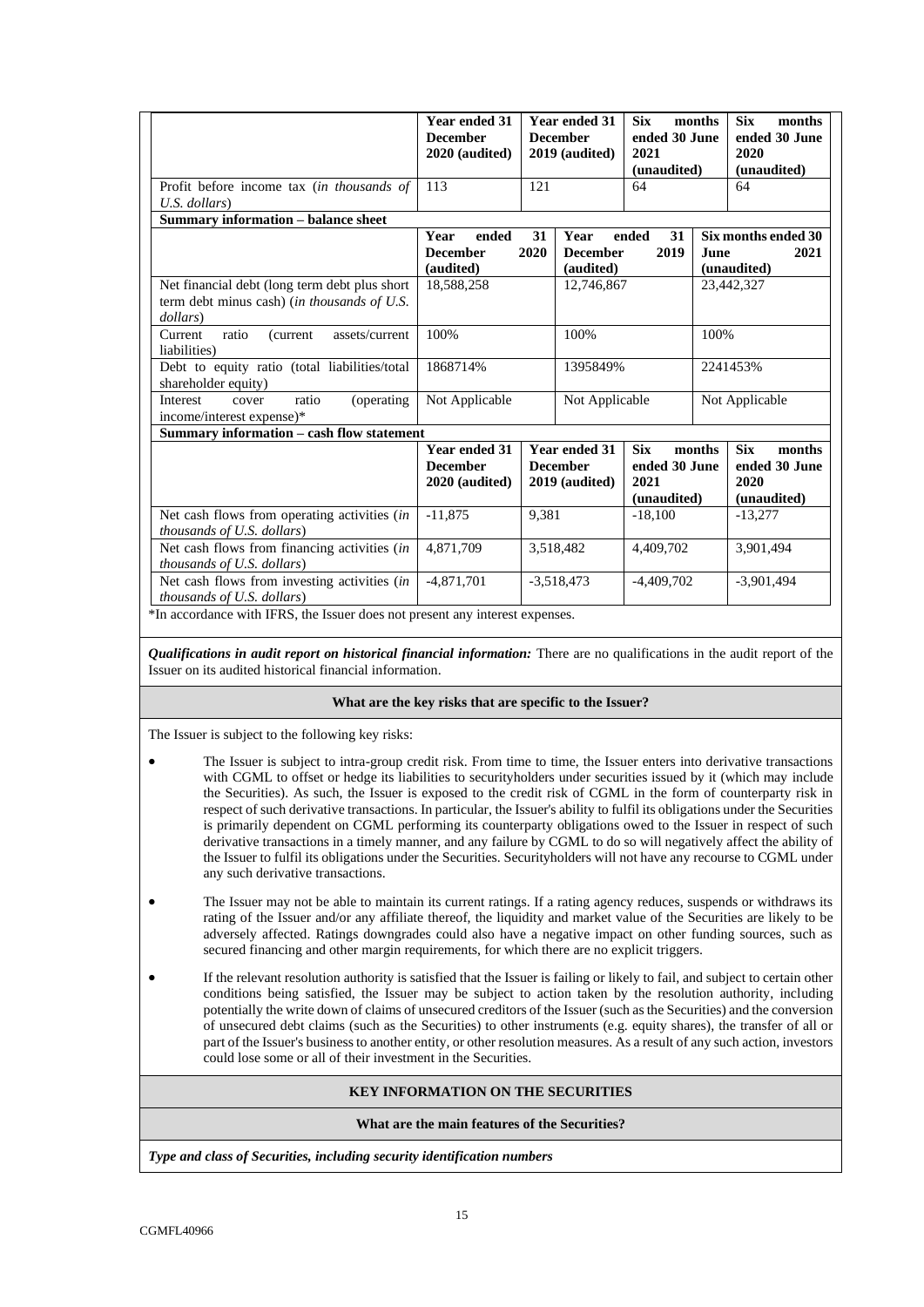The Securities are derivative securities in the form of notes, and are linked to an underlying preference share. The Securities will be cleared and settled through Euroclear Bank S.A./N.V. and/or Clearstream Banking, *société anonyme*.

The issue date of the Securities is 1 February 2022 (which is expected to be 11 business days following the Initial Preference Share Reference Date). The issue price of the Securities is 100 per cent. of the Aggregate Principal Amount.

Series Number: CGMFL40966; ISIN: XS2405083978; Common Code: 240508397; CFI: DTZNFR; FISN: CITIGROUP GLOBA/ZERO CPNEMTN 202901; CUSIP: 5C029X9N5; Valoren: Not Applicable

*Currency, specified denomination, calculation amount, aggregate principal amount and maturity date of the Securities*

The Securities are denominated in GBP. The Securities have a specified denomination of GBP 1,000 and integral multiples of GBP 1.00 and the calculation amount is GBP 1.00. The aggregate principal amount of the Securities to be issued is up to GBP 5,000,000.

*Maturity Date*: The Final Valuation Date. The Maturity Date is the date on which the Securities are scheduled to redeem, subject to an early redemption of the Securities.

#### *Rights attached to the Securities*

The Securities do not pay any interest. The return on the Securities will derive from, unless the Securities have been previously redeemed or purchased and cancelled, the payment of the Redemption Amount on the Maturity Date of the Securities.

**Redemption Amount**: Unless the Securities have been previously redeemed or purchased and cancelled, the Issuer shall redeem each Security on the Maturity Date at an amount equal to the product of (a) the Calculation Amount and (b) the Final Performance of the Underlying. Expressed as a formula:

 $CA \times$  Final Performance of the Underlying

Where:

**Autocall Observation Dates**: Each of 15 January 2024, 14 January 2025, 14 January 2026, 14 January 2027 and 14 January 2028.

**Calculation Amount** or **CA**: GBP 1.00.

**Final Performance**: in respect of the Underlying, an amount expressed as a percentage equal to the Underlying's Final Reference Level divided by its Redemption Initial Level. Expressed as a formula:

# Final Reference Level Redemption Initial Level

**Final Reference Level**: in respect of the Underlying, the Underlying Closing Level for such Underlying on the Final Valuation Date.

**Final Valuation Date(s)**: 10 business days following the Preference Share Valuation Date, subject to adjustment.

**Initial Preference Share Reference Date**: 14 January 2022, subject to adjustment.

**Preference Share Valuation Date**: either (a) 15 January 2029, or (b) as the Underlying may be redeemed early on the occurrence of an event ("**Autocall Event**") on an Autocall Observation Date, the Autocall Observation Date on which such Autocall Event occurs, in each case, subject to adjustment.

**Redemption Initial Level**: in respect of the Underlying, the Underlying Closing Level for such Underlying for the Redemption Strike Date.

**Redemption Strike Date**: the issue date, being 1 February 2022 (expected to be 11 business days following the Initial Preference Share Reference Date), subject to adjustment.

**Underlying Closing Level**: in respect of the Underlying and any day, means the fair market value of such Underlying displayed on the Electronic Page on such day as determined by the calculation agent using its internal models and methodologies and taking into account such factor(s) as the calculation agent determines appropriate.

| The Underlying                                                                                              |                           |  |  |  |  |
|-------------------------------------------------------------------------------------------------------------|---------------------------|--|--|--|--|
| <b>Description</b>                                                                                          | Electronic page           |  |  |  |  |
| Preference Share in Citigroup Global Marketing Funding Luxembourg<br>S.C.A. (Class 317; ISIN: CGMFLPRE0020) | Bloomberg Page: BS3079313 |  |  |  |  |

*Early Redemption:* The Securities may be redeemed early following the occurrence of certain specified events or circumstances (for example, including an event affecting the Underlying(s) or the Issuer's hedging arrangements, an event of default, and circumstances relating to taxation and illegality) at an amount which will be determined by the calculation agent in accordance with the terms and conditions of the Securities.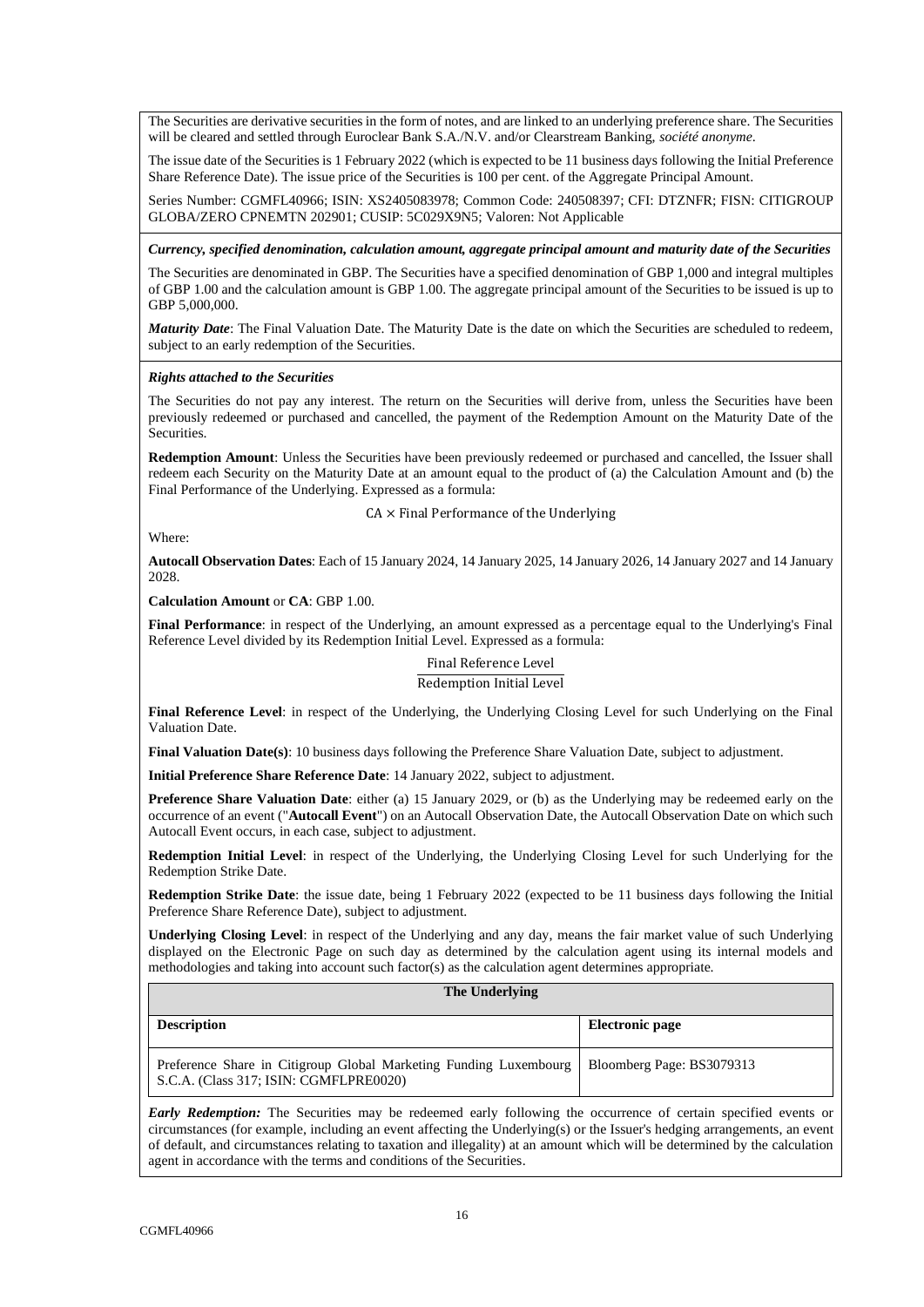*Meetings:* The terms and conditions of the Securities contain provisions for calling meetings of holders to consider matters affecting their interests generally. These provisions permit defined majorities to bind all holders, including holders who did not attend and vote at the relevant meeting and holders who voted in a manner contrary to the majority.

*Governing law:* The Securities will be governed by English law.

*Bail-in:* Each holder of the Securities acknowledges, accepts, consents and agrees, by its acquisition of the Securities, to be bound by the exercise of, any bail-in power by the relevant resolution authority in respect of the Securities. Any exercise of such bail-in power or other action taken by a resolution authority in respect of the Issuer or the Guarantor could materially adversely affect the value of and return on the Securities.

*Status of the Securities:* The Securities constitute direct, unconditional, unsubordinated and unsecured obligations of the Issuer and will at all times rank *pari passu* and rateably among themselves and at least *pari passu* with all other unsecured and unsubordinated outstanding obligations of the Issuer, save for such obligations as may be preferred by provisions of law that are both mandatory and of general application.

#### *Description of restrictions on free transferability of the Securities*

The Securities will be transferable, subject to offering, selling and transfer restrictions of the laws of any jurisdiction in which the Securities are offered or sold.

#### **Where will the Securities be traded?**

Application will be made by the Issuer (or on its behalf) for the Securities to be admitted to trading on the Regulated Market of the London Stock Exchange and to the Official List with effect from on or around the issue date

#### **Is there a guarantee attached to the Securities?**

*Brief description of the Guarantor:* CGML is a private company limited by shares and was incorporated in England and Wales on 21 October 1983. CGML operates under the laws of England and Wales and is domiciled in England. Its registered office is at Citigroup Centre, Canada Square, Canary Wharf, London E14 5LB and its telephone number is +44 (0)207 986 4000. The registration number of CGML is 01763297 on the register maintained by Companies House. Its LEI is XKZZ2JZF41MRHTR1V493. CGML is a wholly-owned indirect subsidiary of Citigroup Inc. and has a major international presence as a dealer, market maker and underwriter, as well as providing advisory services to a wide range of corporate, institutional and government clients.

*Nature and scope of guarantee:* The Securities issued will be unconditionally and irrevocably guaranteed by CGML pursuant to a deed of guarantee, which constitutes direct, unconditional, unsubordinated and unsecured obligations of CGML and ranks and will rank at least *pari passu* with all other outstanding, unsecured and unsubordinated obligations of CGML, save for such obligations as may be preferred by provisions of law that are both mandatory and of general application.

*Key financial information of the Guarantor:* The following key financial information has been extracted from the audited non-consolidated financial statements of the Guarantor for the years ended 31 December 2020 and 2019.

**Summary information – income statement Year ended 31 December 2020 (audited) Year ended 31 December 2019 (audited)** Profit after taxation (*in millions of U.S. dollars*) 1,023 **Summary information – balance sheet Year ended 31 December 2020 (audited) Year ended 31 December 2019 (audited)** Net financial debt (long term debt plus short term debt minus cash) (*in millions of U.S. dollars*) 12,442 15,084 Debt to equity ratio (total liabilities/total shareholder equity) 23 23 **Summary information – cash flow statement Year ended 31 December 2020 (audited) Year ended 31 December 2019 (audited)** Net cash flows from operating activities (*in millions of U.S. dollars*) 301 (809) Net cash flows from financing activities (*in millions of U.S. dollars*) 2,333 333 Net cash flows from investing activities (*in millions of U.S. dollars*)  $(690)$  (762)

*Qualifications in audit report on historical financial information:* There are no qualifications in the audit report of the Guarantor on its audited historical financial information.

*Key risks in respect of the Guarantor:* The Guarantor is subject to the following key risks: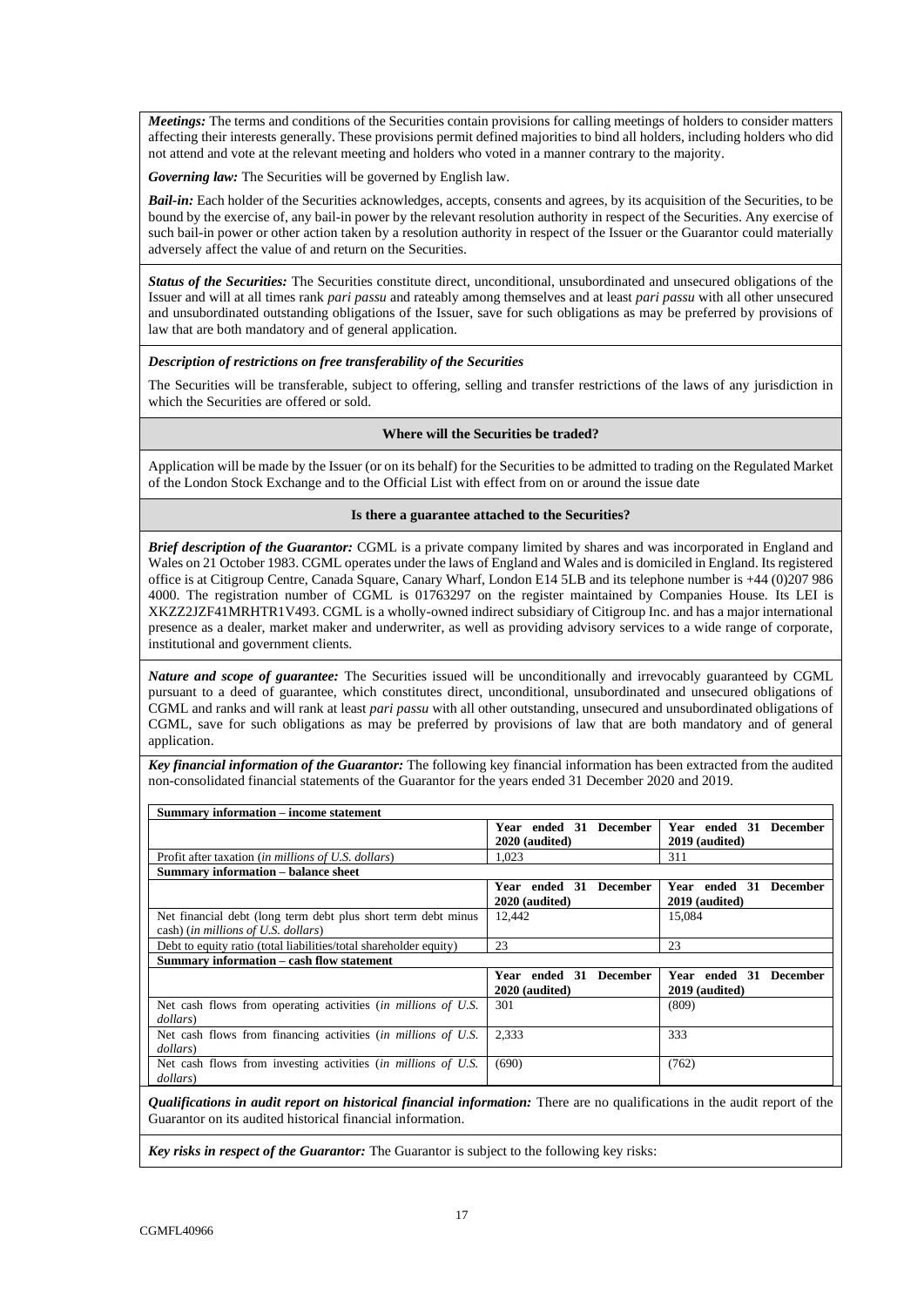- The Guarantor is exposed to concentrations of risk, particularly credit and market risk. As regulatory or market developments continue to lead to increased centralisation of trading activities, the Guarantor could experience an increase in concentration of risk, which could limit the effectiveness of any hedging strategies and cause the Guarantor to incur significant losses. The Guarantor may be affected by macroeconomic, geopolitical and other challenges, uncertainties and volatilities, including the global COVID-19 pandemic, which may negatively impact the businesses of the Guarantor and its ability to fulfil its obligations under the Securities, and the value of and return on the Securities.
- The Guarantor may not be able to maintain its current ratings. If a rating agency reduces, suspends or withdraws its rating of the Guarantor and/or any affiliate thereof, the liquidity and market value of the Securities are likely to be adversely affected. Ratings downgrades could also have a negative impact on other funding sources, such as secured financing and other margin requirements, for which there are no explicit triggers.
- If the relevant resolution authority is satisfied that the Guarantor is failing or likely to fail, and subject to certain other conditions being satisfied, the Guarantor may be subject to action taken by the resolution authority, including potentially the write down of claims of unsecured creditors of the Guarantor (such as under the deed of guarantee) and the conversion of unsecured debt claims (such as the under the deed of guarantee) to other instruments (e.g. equity shares), the transfer of all or part of the Guarantor's business to another entity, or other resolution measures. As a result of any such action, investors could lose some or all of their investment in the Securities.

#### **What are the key risks that are specific to the Securities?**

The Securities are subject to the following key risks:

- You should be prepared to sustain a total or partial loss of the purchase price of your Securities. The value of Securities prior to their scheduled redemption may vary due to a number of interrelated factors, including the value, dividend yield and volatility of the Underlying(s) and any changes in interim interest rates if applicable, and a sale of Securities prior to their scheduled redemption may be at a substantial discount from the original purchase price and you may lose some or all of your investment. If, at maturity, the Final Reference Level of the Underlying is less than its Redemption Initial Level, the Securities may be redeemed for less than your initial investment or even zero. Further, you will receive no interest during the term of the Securities.
- The Issuer's obligations under the Securities and the Guarantor's obligations under the deed of guarantee represent general contractual obligations of each respective entity and of no other person. Accordingly, payments under the Securities are subject to the credit risk of the Issuer and the Guarantor. Securityholders will not have recourse to any secured assets of the Issuer and Guarantor in the event that the Issuer or Guarantor is unable to meet its obligations under the Securities, including in the event of an insolvency, and therefore risk losing some or all of their investment.
- Securities may have no established trading market when issued, and one may never develop, so investors should be prepared to hold the Securities until maturity. If a market does develop, it may not be very liquid. Consequently, you may not be able to sell your Securities easily or at all or at prices equal to or higher than your initial investment and in fact any such price may be substantially less than the original purchase price. Illiquidity may have a severely adverse effect on the market value of Securities.
- Amounts due in respect of the Securities are linked to the performance of the Underlying(s), which is a preference share. The value of the preference share will depend on the terms and conditions of such preference share (in particular the provisions relating to the return and the performance of the underlying asset(s) of such preference share ("**Preference Share Underlying(s)**")) and the financial condition and standing of the preference share issuer. If the value of the preference share decreases the value of the Securities and the redemption amount payable at their maturity are expected to decrease correspondingly.
- The levels and basis of taxation on the Securities and any reliefs for such taxation will depend on your individual circumstances and could change at any time. The tax and regulatory characterisation of the Securities may change over the life of the Securities. This could have adverse consequences for you.
- The Securities do not create an actual interest in, or ownership of, an Underlying and accordingly you will not have voting rights or rights to receive distributions or any other rights with respect to an Underlying. A Security will not represent a claim against an Underlying and, in the event that the amount paid on redemption of the Securities is less than your investment, you will not have recourse under any relevant Security to an Underlying in respect of such Securities. You will have no legal or beneficial interest in an Underlying. You may receive a lower return on the Securities than you would have received had you invested directly in an Underlying or through another product.
- The terms and conditions of the preference share include provisions dealing with the postponement of a valuation date, if any date used for the valuation or any determination of any Preference Share Underlying is delayed or the value/level of the relevant Preference Share Underlying is determined using a fall-back by reason of a nonscheduled trading day, a disrupted day or the occurrence of an adjustment event, such postponement or fall-back determined may have a material adverse effect on the value of and return on the preference share and in turn the Securities. The terms and conditions of the preference share include provisions relating to adjustment events. The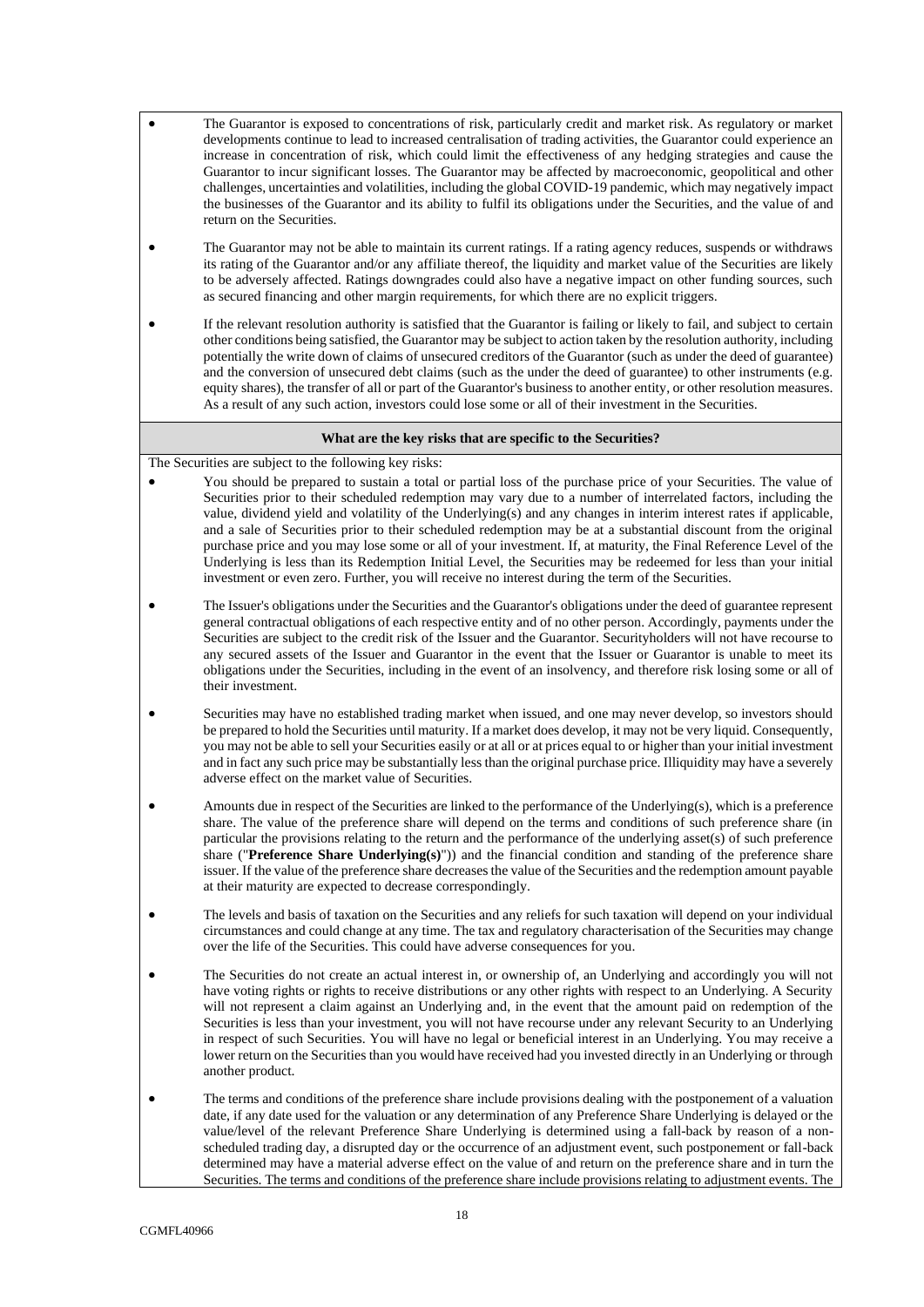occurrence of any such adjustment event may result in an adjustment to the terms of the preference share or its early redemption. Any such adjustment will be reflected in the value of the Securities and may have an adverse effect on the value of such Securities. If the preference share is redeemed early, the Securities will also be redeemed early.

- The terms and conditions of the Securities include provisions dealing with the postponement of dates on which the price of an Underlying is scheduled to be taken. Such postponement or alternative provisions for valuation provided in the terms and conditions of the Securities may have an adverse effect on the value of such Securities.
- In certain circumstances (for example, following an event of default or certain events affecting an Underlying or the Issuer's hedging arrangements, or for reasons relating to taxation or illegality), the Securities may be early redeemed. If the Securities are redeemed early, the amount paid may be less than your initial investment and you may therefore sustain a loss.

#### **KEY INFORMATION ON THE OFFER OF SECURITIES TO THE PUBLIC AND/OR THE ADMISSION TO TRADING ON A REGULATED MARKET Under which conditions and timetable can I invest in the Securities?**

#### *Terms and conditions of the offer*

An offer of the Securities will be made in the United Kingdom during the period from (and including) 22 November 2021 to (and including) 7 January 2022. Such period may be shortened at the option of the Issuer. The Issuer reserves the right to cancel the offer of the Securities.

The offer price is GBP 1.00 per calculation amount, and the minimum subscription amount is GBP 1,000. The Issuer may decline in whole or in part an application for the Securities and/or accept subscriptions which would exceed the aggregate principal amount of GBP 5,000,000. In the event that subscriptions for Securities are reduced due to over-subscription, the Issuer will allot Securities to applicants on a pro rata basis, rounded up or down to the nearest integral multiple of GBP 1.00 in principal amount of Securities, as determined by the Issuer, and subject to a minimum allotment per applicant of the calculation amount.

Description of the application process: Applications for the purchase of Securities may be made by a prospective investor in the United Kingdom to the Authorised Offeror. Each prospective investor in the United Kingdom should ascertain from the Authorised Offeror when the Authorised Offeror will require receipt of cleared funds from it in respect of its application for the purchase of any Securities and the manner in which payment should be made to the Authorised Offeror.

Details of method and time limits for paying up and delivering the Securities: Securities will be available on a delivery versus payment basis. The Issuer estimates that the Securities will be delivered to the purchaser's respective book-entry securities accounts on or around the issue date.

Manner in and date on which results of the offer are to be made public: By means of a notice published by the Issuer on the website of the Issuer and/or the Dealer [\(https://citibankinternational.co.uk/EN/Home\)](https://citibankinternational.co.uk/EN/Home).

#### *Estimated expenses or taxes charged to investor by issuer/offeror*

The dealer and/or any distributors will be paid up to 3.00 per cent. per Specified Denomination as fees in relation to the issue of Securities. Apart from the offer price, the Issuer is not aware of any expenses and taxes specifically charged to the subscriber or purchaser in the United Kingdom.

#### **Who is the offeror and/or the person asking for admission to trading?**

*Authorised Offeror:* The Authorised Offeror is Walker Crips Investment Management Limited, at Old Change House, 128 Queen Victoria Street, London, EC4V 4BJ. Its LEI is 213800T71F7VD5ANZI55.

#### **Why is the Prospectus being produced?**

*Use and estimated net amount of proceeds* 

The net proceeds of the issue of the Securities will be used primarily to grant loans or other forms of funding to CGML and any entity belonging to the same Group, and may be used to finance the Issuer itself. The estimated net amount of proceeds is 100 per cent. of the final aggregate principal amount of the Securities issued on the issue date.

*Underwriting agreement on a firm commitment basis:* The offer of the Securities is not subject to an underwriting agreement on a firm commitment basis.

#### *Description of any interest material to the issue/offer, including conflicting interests*

Fees are payable to the distributor(s). The terms of the Securities confer on the Issuer, the calculation agent and certain other persons discretion in making judgements, determinations and calculations in relation to the Securities. Potential conflicts of interest may exist between the Issuer, calculation agent and holders of the Securities, including with respect to such judgements, determinations and calculations. The Issuer, CGML and/or any of their affiliates may also from time to time engage in transactions or enter into business relationships for their own account and/or possess information which affect or